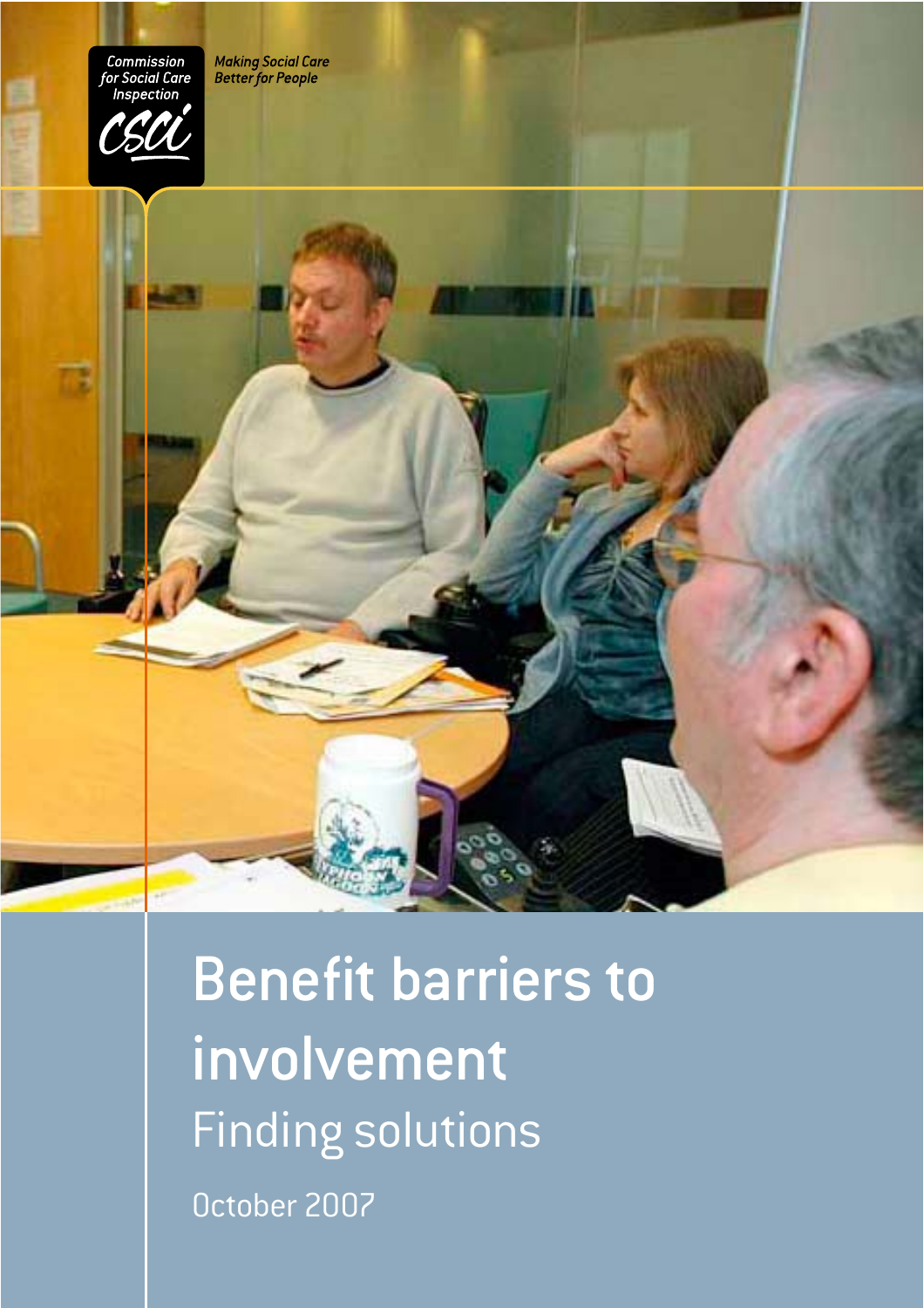## **Vision and values**

The Commission for Social Care Inspection aims to:

- put the people who use social care first
- improve services and stamp out bad practice
- $\bullet$  be an expert voice on social care
- practise what we preach in our own organisation.

| Document purpose: | Discussion paper.                                                                                                                                                                                                                                                                                                                                                                                                                                                                                               |
|-------------------|-----------------------------------------------------------------------------------------------------------------------------------------------------------------------------------------------------------------------------------------------------------------------------------------------------------------------------------------------------------------------------------------------------------------------------------------------------------------------------------------------------------------|
| Author:           | Commission for Social Care Inspection (CSCI).                                                                                                                                                                                                                                                                                                                                                                                                                                                                   |
| Publication date: | October 2007.                                                                                                                                                                                                                                                                                                                                                                                                                                                                                                   |
| Target audience:  | Directors of adults' services, chief executives and<br>councillors of local councils with adults' social<br>services responsibilities in England. Social care<br>stakeholders, national policy leads, academics.<br>Patients and public involvement leads, user<br>involvement leads, people who use services, carers.                                                                                                                                                                                          |
| Copyright:        | © 2007 Commission for Social Care Inspection<br>(CSCI). This publication may be reproduced in whole<br>or in part, free of charge, in any format or medium<br>provided that it is not used for commercial gain. This<br>consent is subject to the material being reproduced<br>accurately and on proviso that it is not used in<br>a derogatory manner or misleading context. The<br>material should be acknowledged as CSCI copyright,<br>with the title and date of publication of the document<br>specified. |
| Download from:    | www.csci.org.uk/professional                                                                                                                                                                                                                                                                                                                                                                                                                                                                                    |
| Order code:       | <b>CSCI-213</b>                                                                                                                                                                                                                                                                                                                                                                                                                                                                                                 |

CSCI in partnership with:

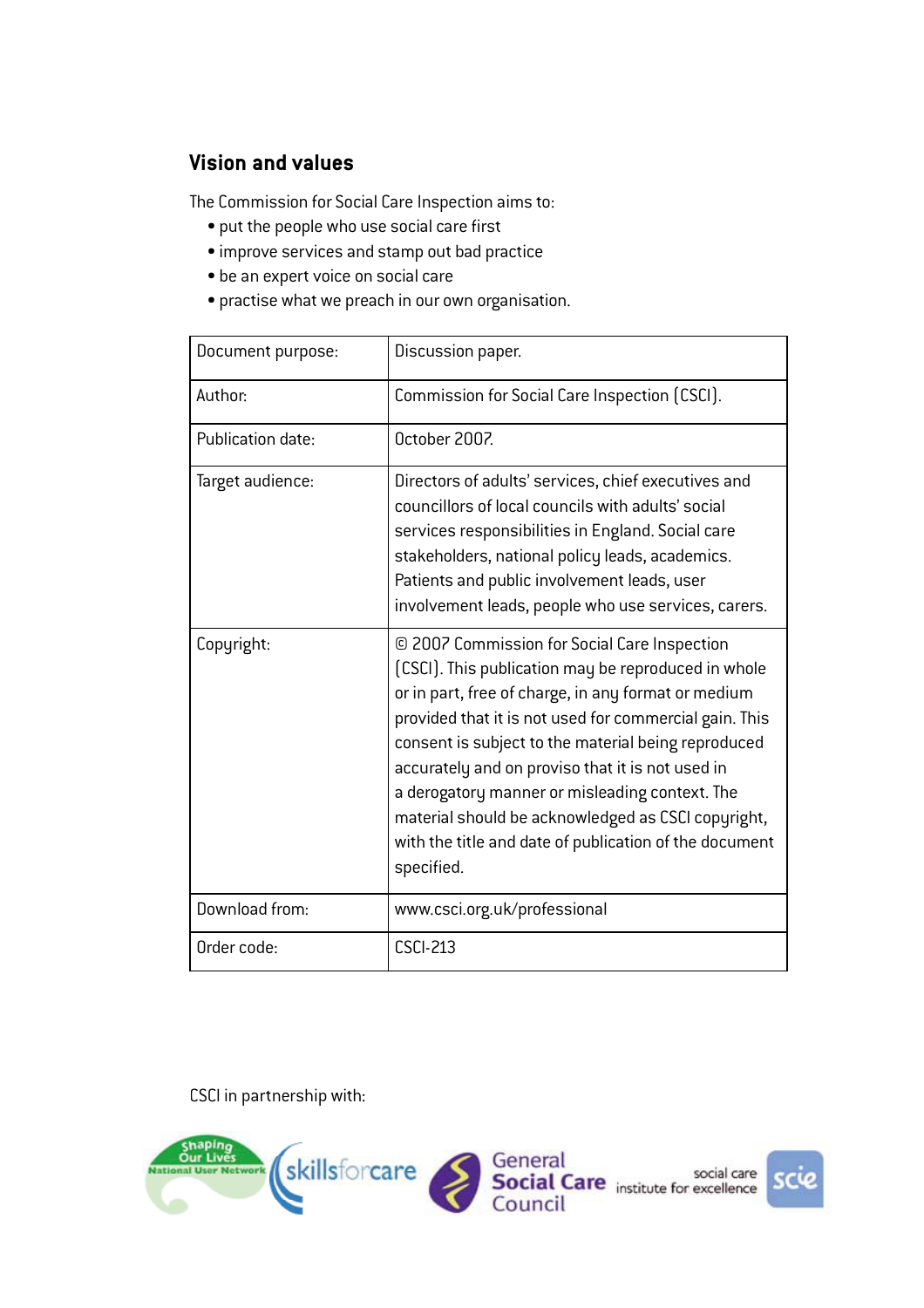# **Benefit barriers to involvement** Finding solutions

A report from the seminar held by the Joint Participation Steering Group

**Commission for Social Care Inspection**

October 2007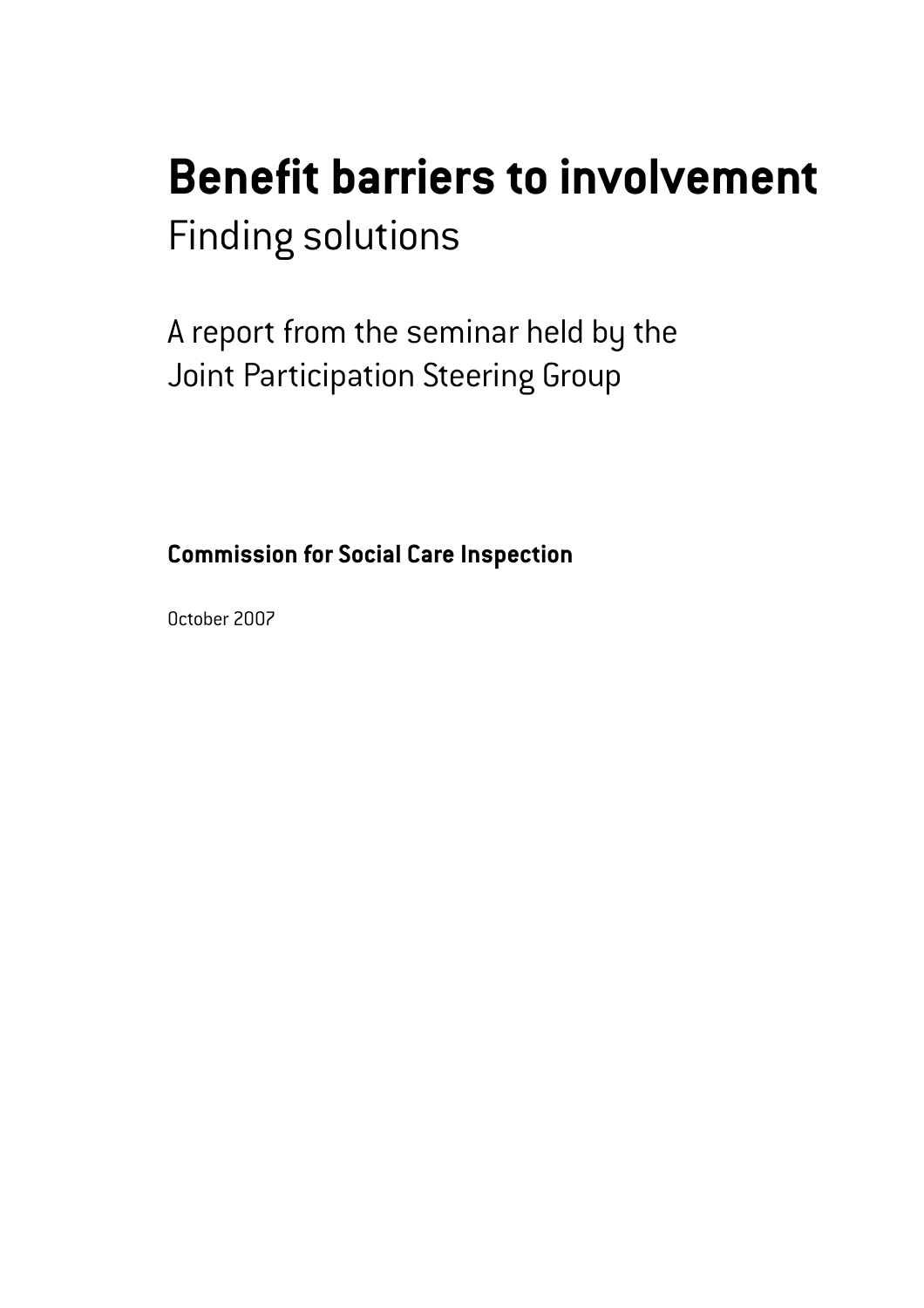© Commission for Social Care Inspection

First published October 2007.

Enquiries about this report should be addressed to:

#### **CSCI**

User Involvement Team 1st floor 33 Greycoat Street London SW1P 2QF

Email: ask.upi@csci.gsi.gov.uk Tel: 0845 015 0120 or 0191 233 3323 Textphone: 0845 015 2255 or 0191 233 3588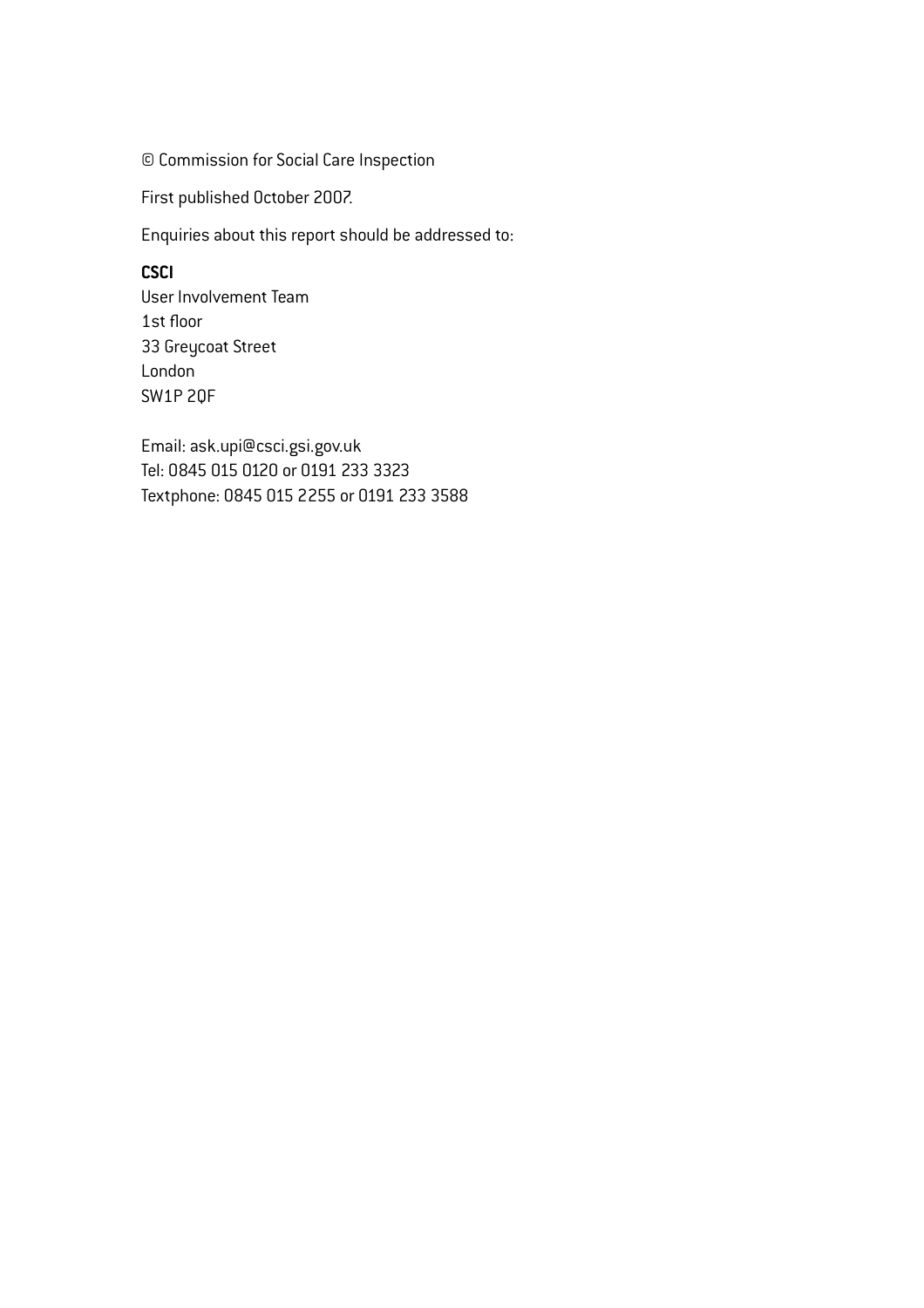## **Contents**

**Foreword** iv

**Executive summary** 1

**Introduction** 4

**Part 1: Examples from the seminar of the benefit barriers to involvement** 7

**Part 2: Proposed solutions to the benefit barriers** 20

**Part 3: The chairs' summary of delegates' views** 26

**Annex A: The four main barriers to involvement** 27

**Annex B: List of useful resources** 29

**Acknowledgements**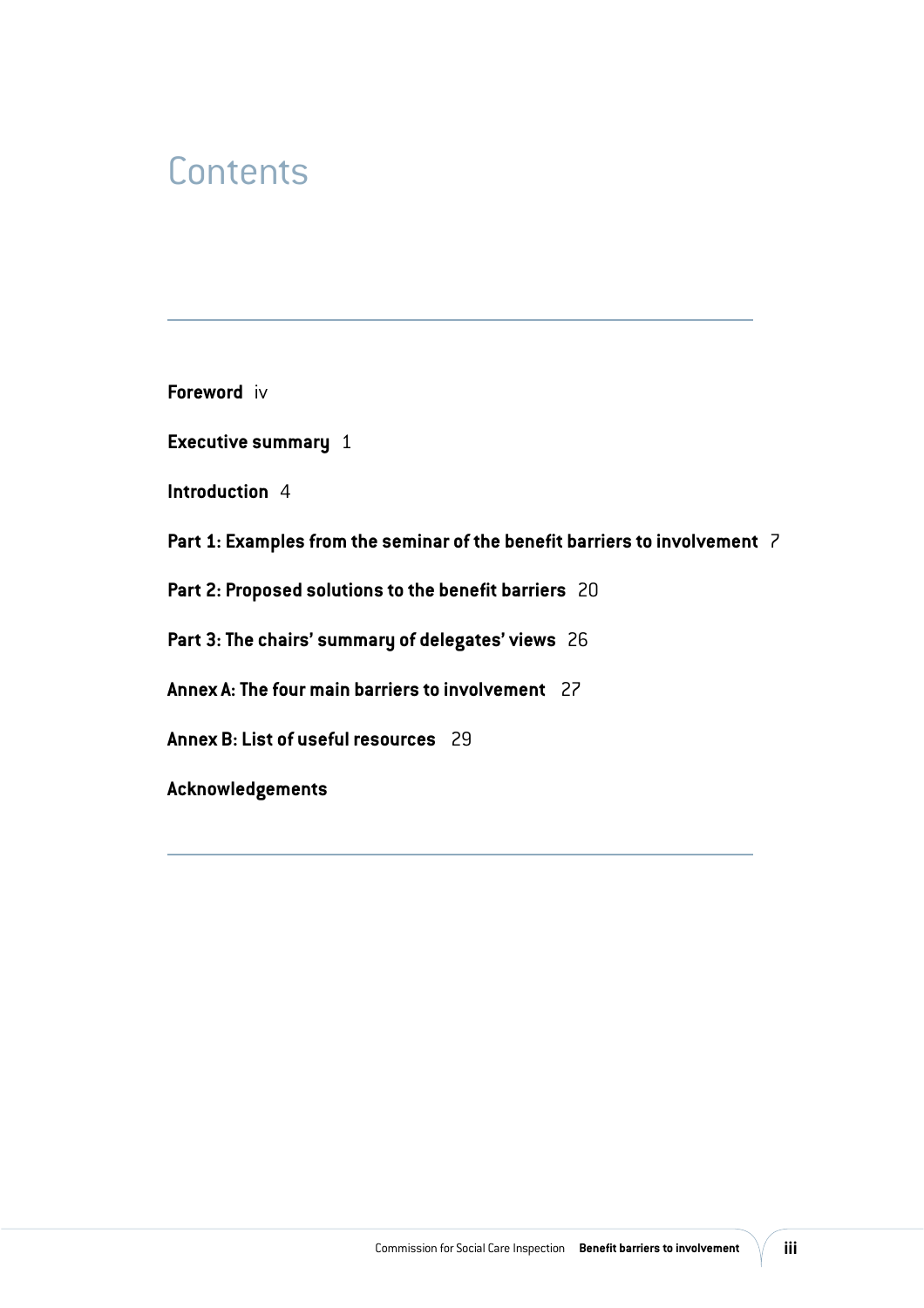## Foreword by the Chairs of the seminar



## **Dame Denise Platt, DBE**

Chair of the Commission for Social Care Inspection

The Commission for Social Care Inspection (CSCI) is the single regulator for all social care in England. Our first and foremost value is to put the people who use social care first.

Since our inception we have worked hard to make this aim a reality. We involve people who use care services in our work in many ways – as members of boards and

reference groups, and as experts by experience in our inspection teams.

We want to remunerate people for their involvement with us. Sometimes that might be through meeting the costs of the necessary expenses that involvement can incur. At other times it means paying people an appropriate fee for their involvement.

The benefit system presents many challenges for our work. The vast majority of people that we seek to involve are in receipt of state benefits, and the regulations, and the barriers created, for both them and us are significant.

I was delighted to co-chair this important seminar on behalf of the Joint Participation Steering Group with Peter Beresford from the Shaping Our Lives User Network. The seminar brought together a wide range of people with the aim of exchanging information about the benefit barriers to involvement and identifying joint solutions.

At the seminar we heard directly from people who use services and organisations about the difficulties presented by the current system. I was struck by the very real issues that people face, and the consensus around the room that these are real problems for both organisations seeking to involve, and those who want to get involved.

There was a genuine fear from people about how getting involved might affect their benefit entitlement. There was also a real commitment from organisations wanting to involve people to do things in the right way and within the law.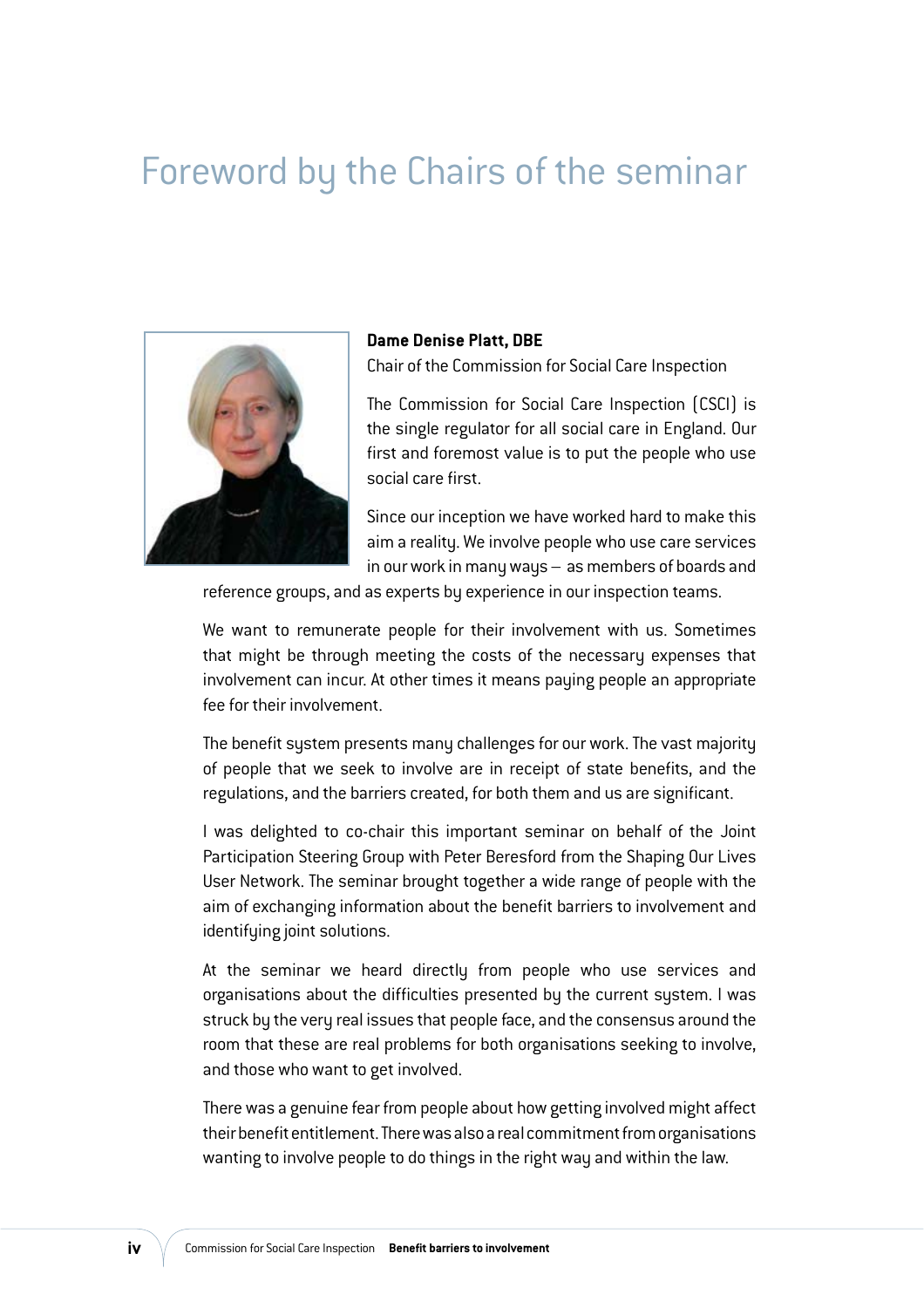People tell us they want to be involved to help improve services and make things better for others. Financial reward is important, but it is not the main motivator. The future of social care relies upon involving people who use services, and the current benefit rules preclude many people. This report has identified some useful solutions that I truly hope can be taken forward.



#### **Professor Peter Beresford**  Chair of Shaping Our Lives

There can be few issues raised by people who use services where there has been so much concern and so much agreement as there has been about the lack of fit between the current benefits system and getting involved. A very wide range of organisations – social care and health, research and regeneration, regulators and professional organisations, service providers and commissioners, and of course, service user, carer and

community organisations – have all joined forces to highlight the longstanding and continuing barriers operating to restrict people's involvement because of benefits law, policy and practice.

Many different stakeholders have been of one mind over this issue. Their concern has been growing. So has the evidence highlighted the problems. Just as people who use services report that the benefits system is preventing them getting involved and contributing to their communities as they wish to, so social care, health, and other public organisations are making clear that the benefits situation is preventing them from honouring legal and other requirements to involve the public, patients and people who use services as fully as they would wish to.

We know that people who use services have been reluctant to get involved because they fear that their benefits may be put at risk. I know personally of cases where people have had benefits wrongly withdrawn because of this and it has taken months for them to be reinstated. I know of more people who have had unjustified warnings from benefits organisations which have led them to call a halt to involvement that they have had in social care and health. And of course a very much larger, unquantifiable number of people steer clear of getting involved because of the worries they have that it may result in their income being put in jeopardy for no good reason.

We cannot underestimate these fears and anxieties. They reflect an unhelpful climate of suspicion and distrust. I lived for 10 years on such benefits. It was a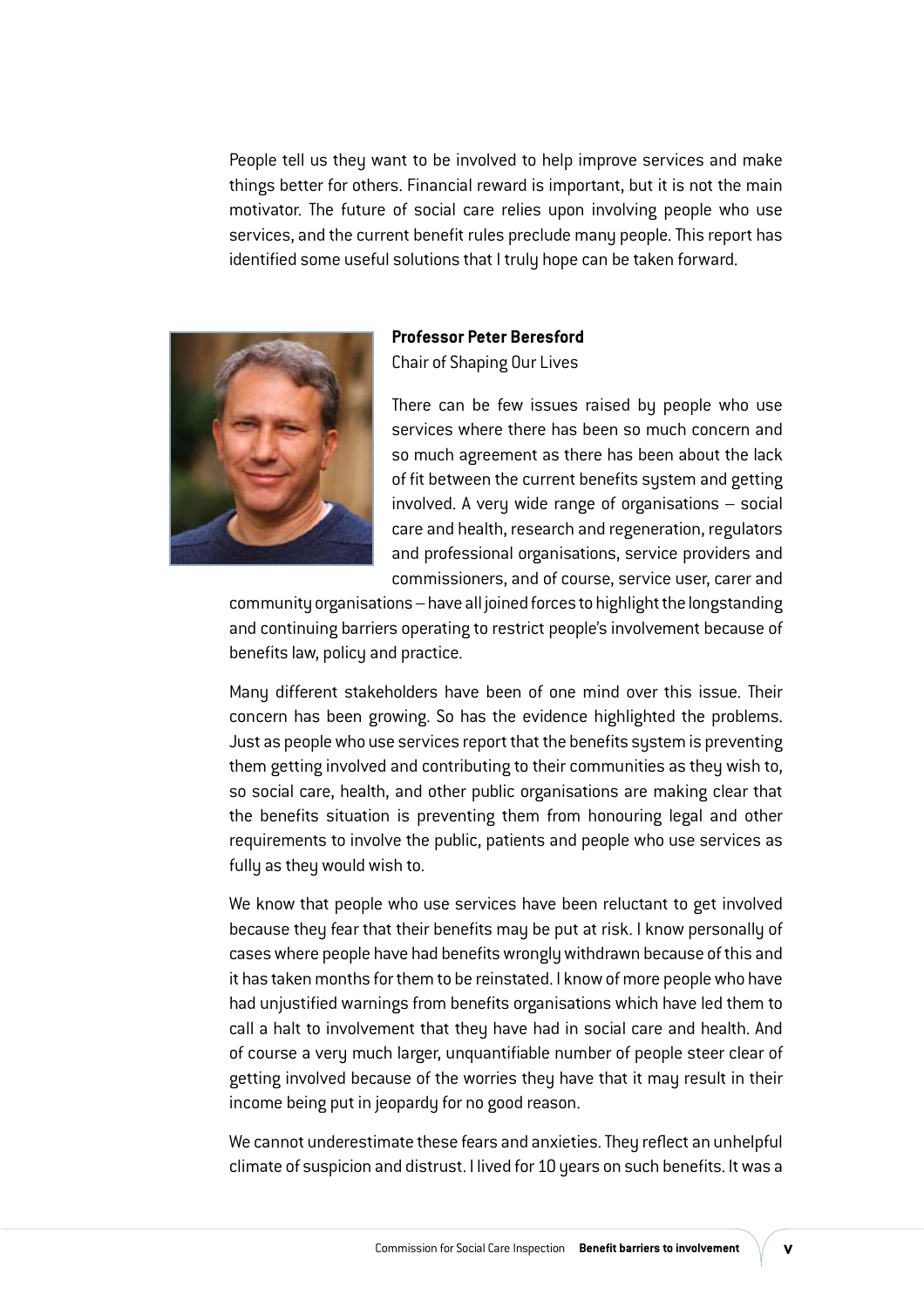difficult experience in many ways. The uncertainty that went with it increased my anxiety. It took me a long time after I came off benefits to be able to pick up the post and not fear the thud it made when it came through the letter box. I was always dreading that there would be some problem with my benefits. I have always felt that the experience and consequences of being on benefits for me at least have been as difficult to deal with as my experience of distress and involvement with the psychiatric system. It now seems so unfair that people's altruistic impulse to contribute is raising such fears for them.

That's why we need to resolve the current problems that the benefits system is creating – restricting people's involvement, reinforcing barriers in the way of it and making for inequality. The recent government emphasis on involving public, patients and people who use services is something to be commended. It is strongly in tune with people who use services' own commitment to contribute to their communities and to the provision of good services and support.

I believe that this seminar represents a significant stepping stone in taking forward this shared ideal. That is why I and Shaping Our Lives have been very pleased to be associated with it. Shaping Our Lives is an independent service user controlled organisation and network, made up of and working across the wide range of people who use social care and health services. We are committed to involvement, which is why the issues raised by the seminar are so important. People who use services were involved in the seminar's planning and organisation and were centrally involved as both contributors and participants. A wide range of other stakeholders also contributed to the discussion. Representatives from the Department for Work and Pensions took part and were able to hear first hand people's views and direct experience as well as offering their own.

The seminar has added to the evidence base and there is a commitment that the issues it has raised will be fed directly to the Minister. My hope is that every person who wishes to, will be able to get involved, make their contribution and be reassured that this will be a safe and valued experience that can be part of extending and improving their life chances. The views expressed in this report of the seminar make clear that this is a shared aspiration and I hope many people will read and be guided and inspired by them.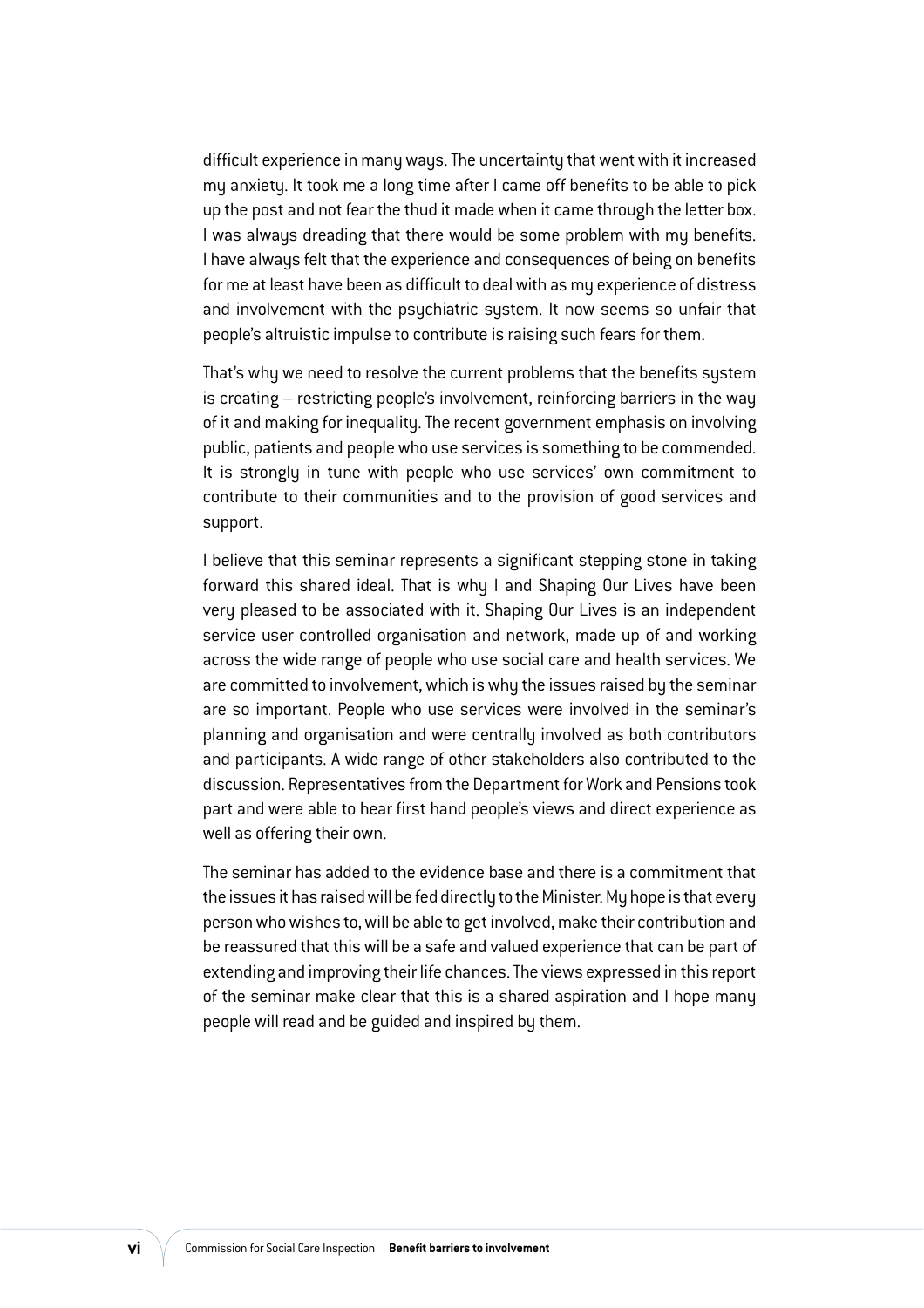## Executive summary

- **•** The involvement of people who use services is a key government policy in the development of social care and health services. Involvement activities vary and can range from consulting on specific policy initiatives to inviting people to play an active part in the design, delivery and monitoring of services.
- **UÊ** The term 'benefit barriers to involvement' is used to describe the ways in which the current benefits system discourages or prevents people in receipt of benefits from getting involved.
- **•** The purpose of the seminar was to bring together relevant stakeholders to share information on the benefit barriers to involvement; provide clear examples of how these barriers impact upon involvement; and to propose solutions to the current problems.
- **•** The importance of involvement in the development of better social care and health services was emphasised at the seminar. People who use services, as well as social care and health organisations, highlighted the integral role of involvement in:
	- Enabling the insight and expertise of those who have experience of social care and health services to be fed through into the design, delivery and monitoring of services
	- Promoting active citizenship
	- Supporting public bodies to meet their statutory duties.
- **Payment for involvement was seen by delegates as an explicit demonstration of** the value of people's contributions, which helps to create a more level playing field between those who are employed by social care and health organisations and those who use social care and health services.
- **•** The current benefit rules are having a direct impact on the groups of people who can undertake involvement activity, and the type of involvement activity that people can engage in. Social care and health organisations emphasised that they are struggling to involve a diverse group of people in their work because of the current benefit rules.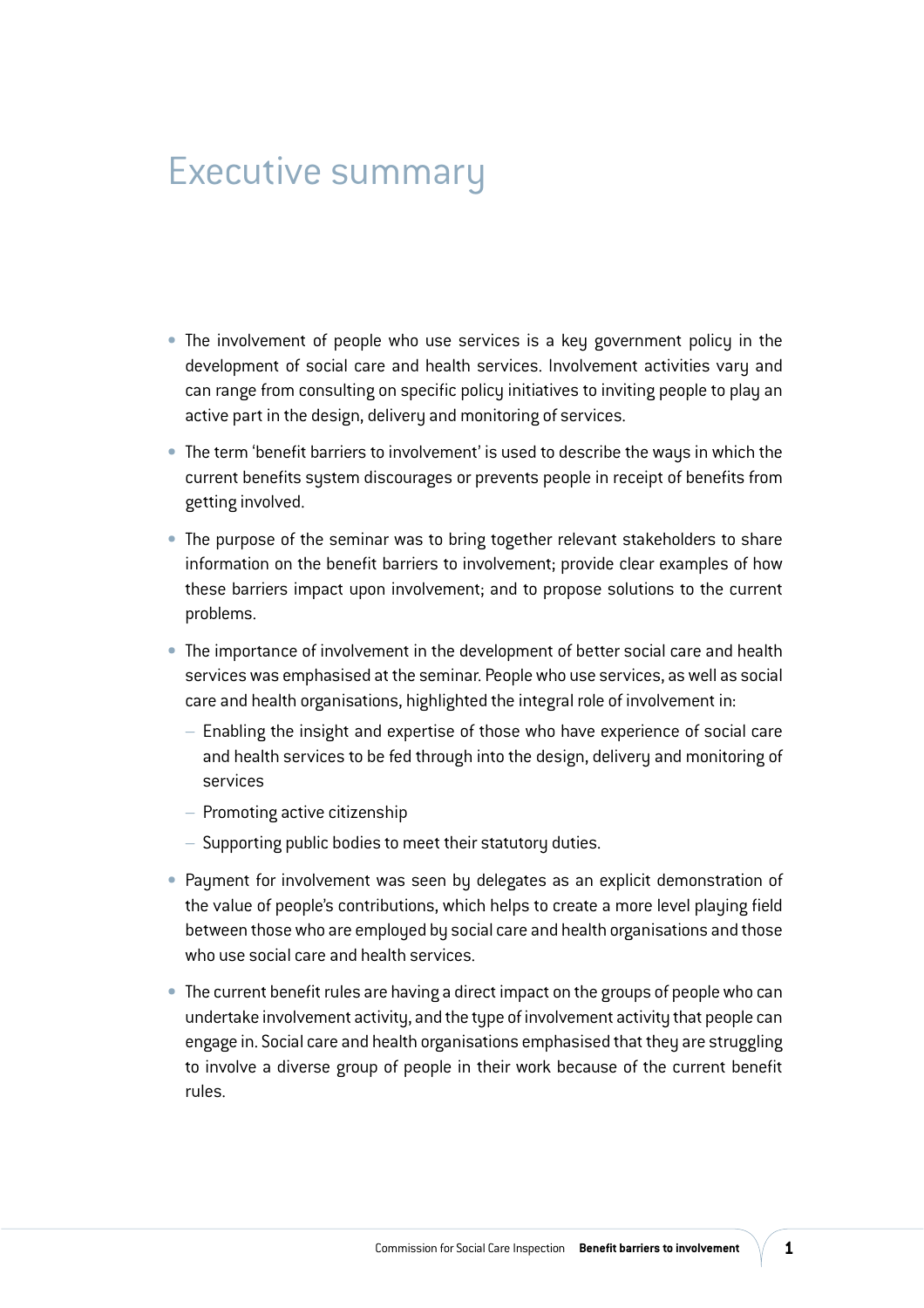- **Four main barriers were identified:** 
	- Most people on benefits are limited to earnings of £5, £10, or £20 a week
	- People fear being wrongly disallowed incapacity benefit
	- Reimbursed expenses (for travel, personal assistants and replacement carers) can be treated as earnings
	- Even if people offer to be involved for free, as volunteers, their benefits can be affected by the notional earnings rule.
- **Delegates identified further barriers to involvement which include:** 
	- The 'joint problem' facing people in residential care who are anxious about undertaking involvement work because of risks to their benefits, and because they are likely to be charged for some of their residential care costs
	- The lack of clarity and 'attitudinal barriers' amongst some Jobcentre Plus officials about the current benefit rules on involvement
	- Further anxieties in relation to the Voice Risk Analysis system, currently being piloted.
- **Delegates at the seminar provided a number of clear examples of how the benefit** barriers are impacting upon involvement. For example:
	- People explained that they are choosing not to get involved because the current rules on payment, expenses and notional earnings would leave them financially worse off
	- Others are choosing not to participate because they fear it will trigger a review of their benefits which may leave them financially vulnerable
	- Some people have been subject to mistakes made by Jobcentre Plus officials, which have caused them financial hardship and emotional stress. They are unwilling to become involved in case it leads to further mistakes being made
	- Some people who have been involved in the past and were unaware of the benefit rules have found themselves in financial difficulty following deductions from their benefits.
- **UÊ** The delegates identified a number of core principles that are central to any future reform to the benefit rules on involvement. These include:
	- People in receipt of benefits should not be excluded from involvement activity as a result of barriers within the benefits system
	- The benefits system needs to be simplified and made more flexible
	- The benefits system in respect of involvement must be adapted to ensure that the poorest people are not discriminated against. Earning disregards are currently only attached to means-tested benefits and the very low earning limits per week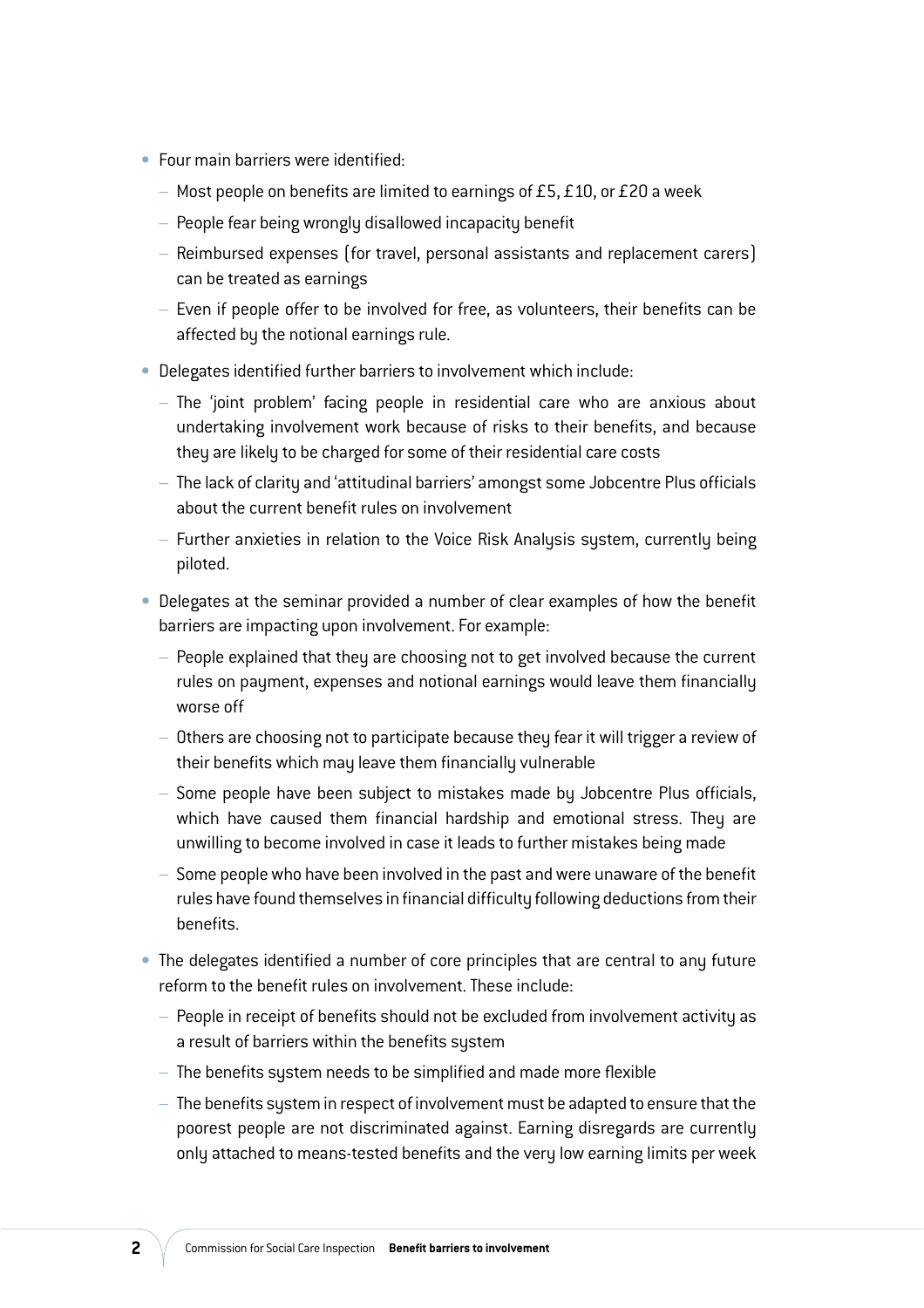exclude many people on these benefits from participating

- Although involvement can provide a pathway into work for some people, it must not be assumed to represent capacity for work.
- **Delegates proposed a number of solutions to solve the current benefit barriers to** involvement. These include:
	- Reforming the system to ensure that payment for involvement should be treated in the same way for all types of benefits, whether means tested or non-means tested
	- Payment for involvement should be treated within the benefits system on an annual or a monthly basis, rather than the current weekly arrangement
	- The precedent that has been set within the benefits system for local authority councillors should be applied to those who get involved
	- Reimbursed travel expenses, reimbursed replacement carer costs and reimbursed personal assistant/support worker costs should be viewed as necessary expenses, and therefore should not be treated as earnings
	- The notional earnings rule should not be applied to involvement activity. This would ensure that people who offer to participate for free, on a voluntary basis, are not penalised and left financially worse off
	- There needs to be more training for Jobcentre Plus staff to ensure that they are clear about the benefit rules for involvement, and do not make unnecessary mistakes which can cause anxiety and financial hardship for people who have contributed their expertise for involvement purposes.
- **•** The seminar from which this report emerges took place on 22 May 2007. It was organised by the Commission for Social Care Inspection, the General Social Care Council, Shaping Our Lives, Skills for Care and the Social Care Institute for Excellence. The event was supported by the Joint Participation Steering Group, which is a group of national organisations concerned with good practice and promoting and sharing best practice in user and carer participation in social care and health.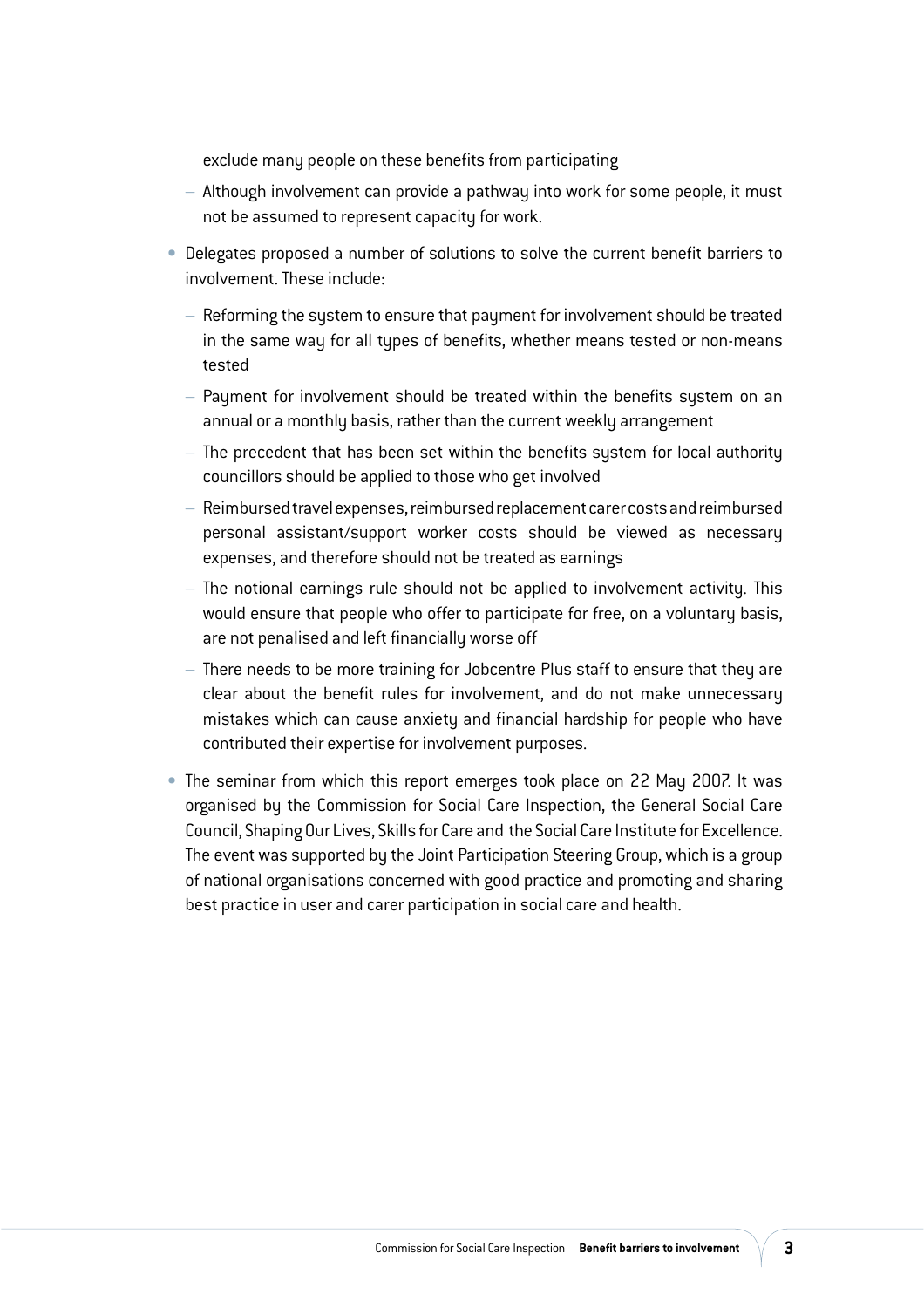## Introduction

This report outlines the key themes emerging from a recent seminar on the benefit barriers to involvement. The seminar took place on 22 May 2007 and was organised by the Commission for Social Care Inspection, the General Social Care Council, Shaping Our Lives, Skills for Care and the Social Care Institute for Excellence. The event was supported by the Joint Participation Steering Group, which is a group of national organisations concerned with promoting and sharing best practice in user and carer participation in social care and health.

The seminar brought together a wide range of individuals and organisations that have a stake in this issue, to discuss the benefit barriers to involvement and consider ways to improve the current situation. Delegates who attended the seminar included:

- **UÊ** People who use services and carers that are in receipt of benefits. These were people who have either been involved, or who have chosen not to get involved for fear of losing their benefits.
- **Social care and health organisations who have a desire, and in many cases a duty** under the Disability Equality Duty and other legislation, to involve people who use services and carers in their work.
- **Representatives from government, including the Department for Work and Pensions** (DWP) and the Department of Health (DH).

'Involvement' is the name given to the range of activities undertaken by people who use services with public service organisations to improve service delivery. For example, this can include membership of committees, participation in focus groups, research projects and on staff recruitment panels. It differs from work in that the people who have the most to contribute are likely to be those who use public services the most. Therefore these people are more likely to be ill, be disabled, or be carers, and be supported by incapacity- or income- related benefits.

The term 'benefit barriers to involvement' is used to describe the ways in which the current benefit system discourages or prevents people in receipt of benefits from getting involved. The barriers are well known and are not new. Many people have been voicing concerns about the issues for a number of years. However, the Joint Participation Steering Group felt that an information-sharing event about the barriers was timely. The Joint Participation Steering Group had two main objectives for the seminar: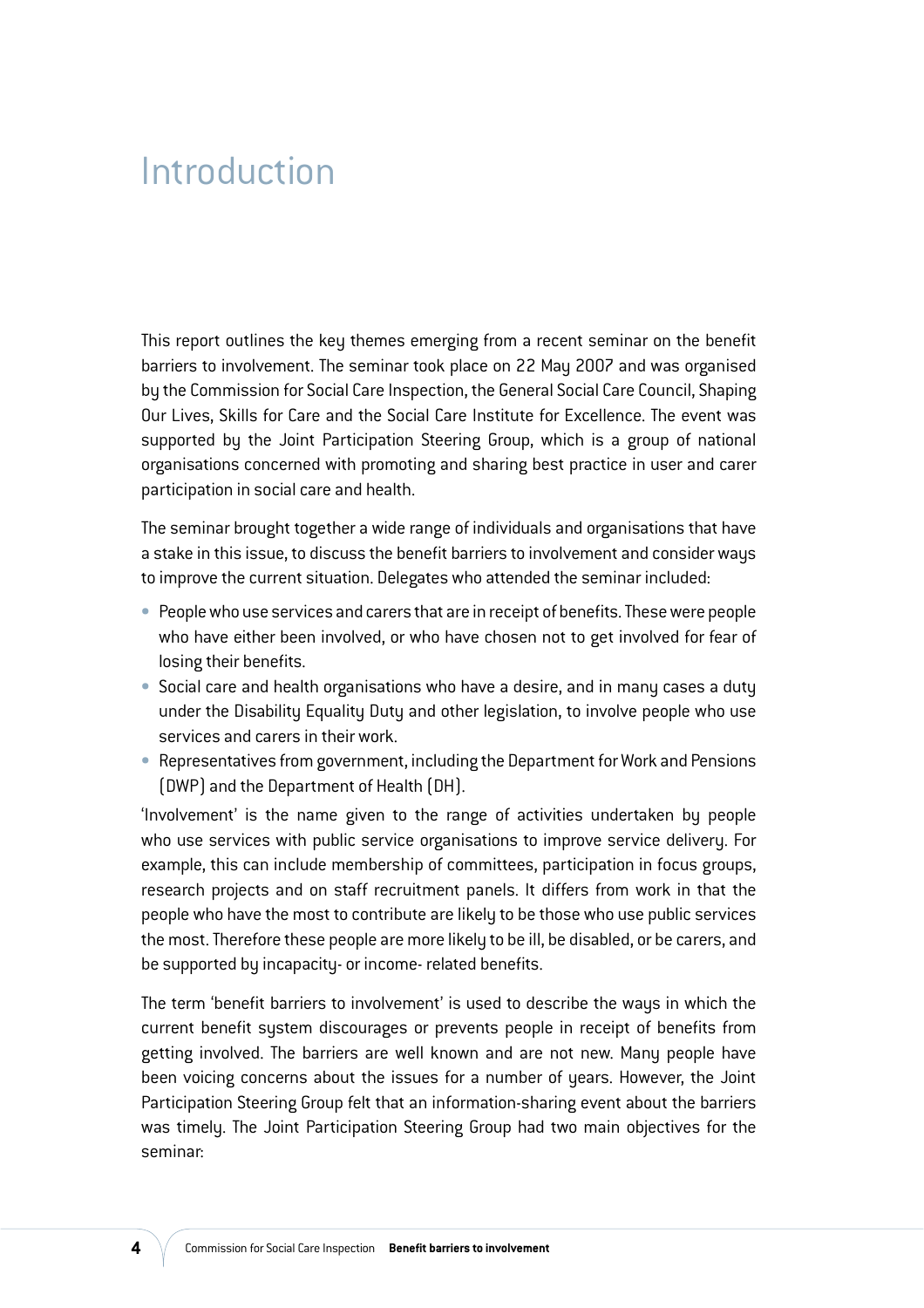- 1. To provide **concrete examples** of how the current benefits system is hindering the involvement agenda, both from the perspective of people who use services, and from the perspective of organisations trying to develop meaningful involvement strategies.
- 2. To identify **possible solutions** to the benefit barriers to involvement.

This report highlights what those benefit barriers are and presents the proposed solutions to the benefit barriers to involvement that were agreed by delegates at the seminar.

## **The policy background to involvement**

The involvement of people who use services in the design, delivery and monitoring of social care and health policies is a key government policy, and has been adopted with enthusiasm by many statutory and independent organisations.

The statutory duty to involve and consult commenced in January 2003 and the Department of Health issued *Strengthening accountability – involving patients and the public policy guidance – Section 11 of the Health and Social Care Act 2001*. In addition, best practice guidance was launched in October 2004 entitled *Getting over the wall: how the NHS is improving the patient's experience*.

The Department of Health *Requirements for social work training,* issued in 2002, underpins the new social work degree. This publication specifies that people who use services and carers must be involved in all parts of the design and delivery of social work education and training.

The Disability Equality Duty came into force in December 2006. This new legal duty requires all public authorities to actively look at ways of ensuring that disabled people are treated equally.

There is a general duty which applies to all public authorities, and specific duties on organisations such as local authorities, government departments, health trusts and non-departmental public bodies requiring them to produce a disability equality scheme, which centrally includes the involvement of disabled people. As the duty includes encouraging the participation of disabled people in public life, the current benefit barriers to involvement could hinder public authorities from meeting their disability equality duty.

A number of organisations who wish to involve people who use services, as well as people who use services themselves, have identified how difficult it is to involve individuals who are also in receipt of benefits in participation activities. The current benefit rules are having an impact upon the type of involvement activities people can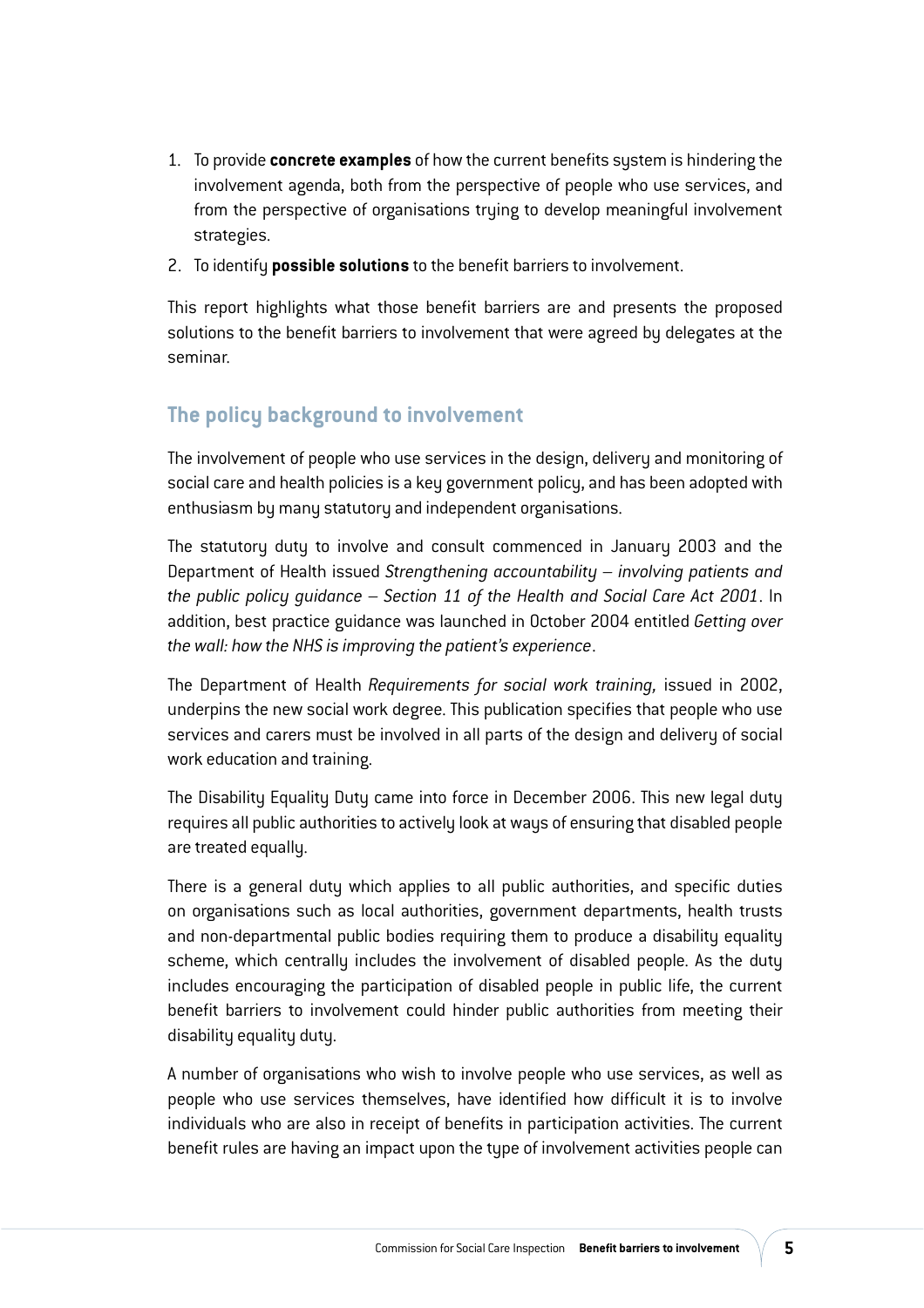participate in. The rules are also excluding certain groups of people from involvement. The result is that many organisations are failing to benefit from the insight of people with a wide range of experiences, or are precluded from involving people in meaningful ways.

This report aims to address these issues and propose ways forward. It is organised into three main parts:

**Part 1** briefly outlines the benefit barriers to involvement and presents examples from the seminar regarding how the benefit barriers impact upon involvement.

**Part 2** outlines the responses from government officials who attended the seminar, and presents the proposed solutions that were agreed by delegates on the day.

**Part 3** outlines the chairs' summary of delegates' views.

**Annex A** provides a clear and detailed explanation of the four main barriers to involvement.

**Annex B** is a list of useful resources for people interested in following up any of the issues raised in this report.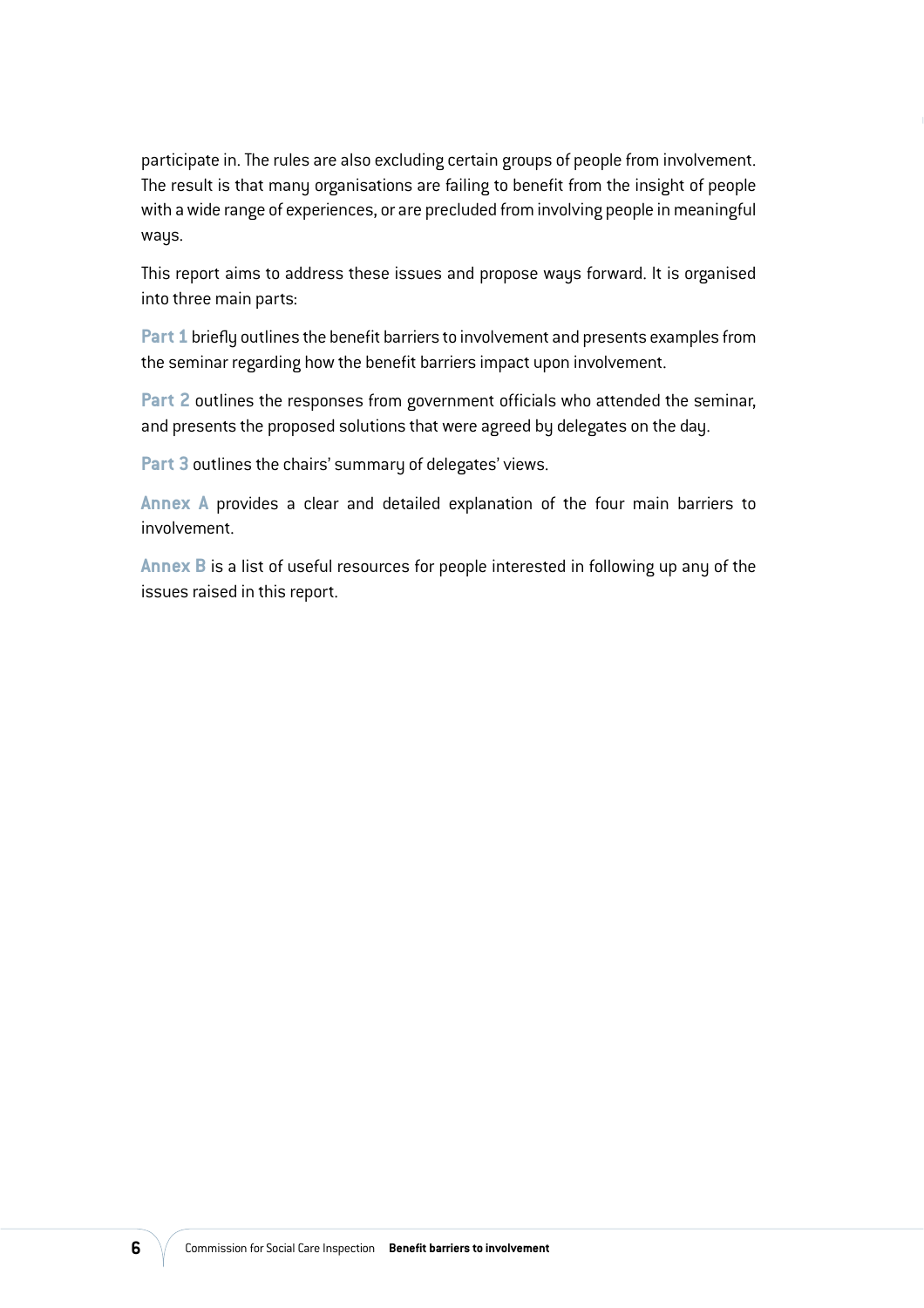## **Part 1:** Examples from the seminar of the benefit barriers to involvement

The ways in which the benefits system can discourage and prevent involvement are well known. However, to influence change, it is important that policy-makers are provided with convincing evidence of how these difficulties are manifested when people are invited to become involved. At the seminar we heard numerous examples of how the benefits system was creating significant problems for individuals who wish to get involved, and for organisations that are committed to putting people who use services and carers at the heart of their work. We also heard clear examples about how the current benefit system actually prevents people from becoming involved. This is a worrying situation for many in the fields of social care and health who are endeavouring to involve a diverse group of people, with a wide range of experiences, in their work. It also has implications for public bodies that have duties to involve people under the Disability Equality Duty and other legislation.

Each benefit barrier is briefly explained in section 1.1.3 to contextualise the examples that are given. A more detailed description of each barrier can be found in Annex A.

### **1.1 The perspectives of people who use services and carers**

#### **1.1.1 The reasons why involvement is so important in the development of social care and health services**

#### **Key Points**

Involvement gives people with first-hand experience of services an opportunity to offer their knowledge about services

This can help to improve the design and delivery of services

Involvement is linked to active citizenship

For some people, involvement can be an effective pathway into work, although this is **not** the principal purpose of involvement.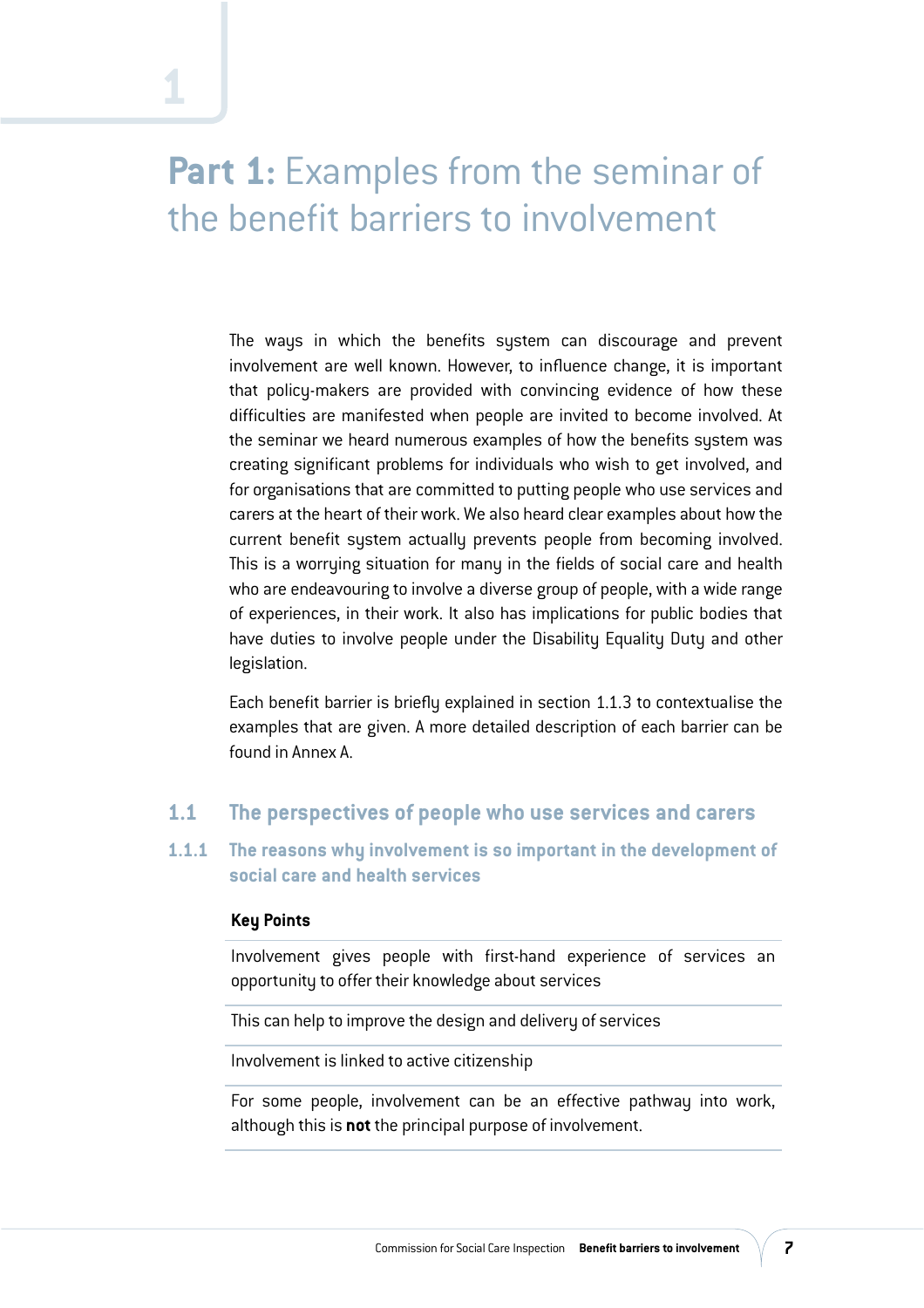Delegates at the seminar spoke passionately about why they felt involvement is so important. A key theme centred upon the desire to be **active citizens** through supporting the development of better services.

One person, who presented at the seminar about her reluctance to get involved, said:

*'I struggled for a long time to keep myself in employment, and finally wasn't able to. But I still look for ways of contributing to society as and when I can.'* 

Shaping Our Lives spoke about a research project that they had undertaken.<sup>1</sup> This research found that a number of people who use services want to improve services, and view involvement activity as a key means of achieving change. However people were not clear about what the benefit rules allowed them to do or not to do, and were afraid of getting in touch with Jobcentre Plus to ask in case this affected their benefits.



Involvement was highlighted by some attendees as providing a possible **pathway into work**. For example, one delegate explained that she came off incapacity benefits following user involvement activities.

One individual was invited to join a Standing Reference Group. Upon receiving this invitation, she recalled that:

*'It was really so good to think that someone felt I had something to offer and that I could actually do something. This could have been a first step for me back into employment, as well as doing something for my self-esteem.'*

However, whilst a move into employment was seen as a positive by-product of involvement for some people who use services, there was a strong feeling amongst delegates that involvement must not be assumed to represent capacity for work. There are many people who may never be in a position to work or who may be beyond working age. It was therefore agreed at the seminar that involvement should be viewed as separate to work within the benefit rules.

1 See the findings and recommendations of this research in *Contributing on equal terms: service user involvement and the benefit system*, by Michael Turner and Peter Beresford, published by SCIE, 2005.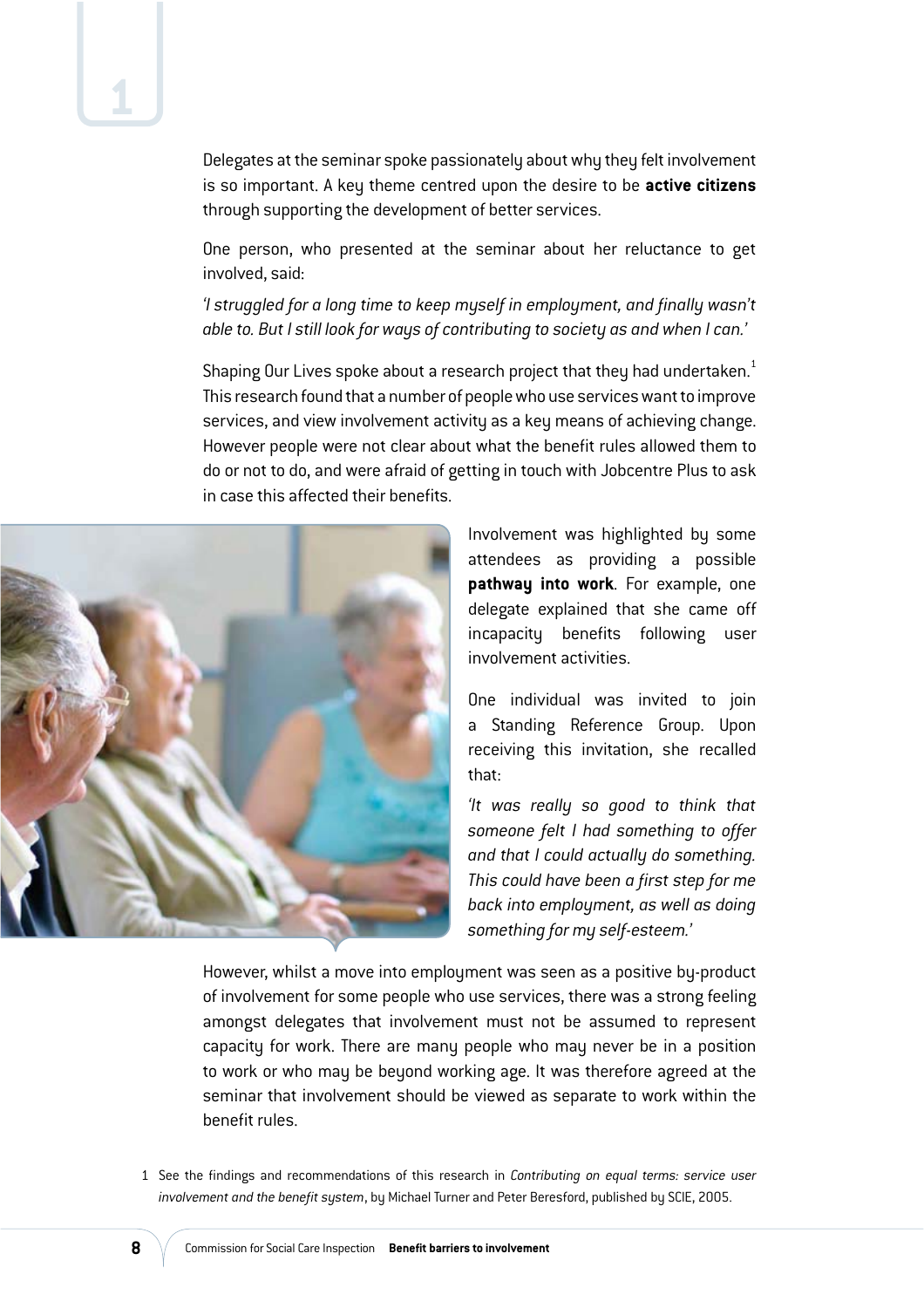### **1.1.2 The reasons why is it important that people are given the option of being paid for involvement**

#### **Key Points**

Payment is a clear recognition of the value of people's contribution

Payment demonstrates a desire for a more level playing field between those who commission, provide, or monitor services, and those people who use services.

Delegates felt very strongly that people should be paid for involvement activity. Although it was acknowledged that some people who use services might prefer to be involved on a voluntary basis, the offer of payment was viewed as **recognition of people's contribution as experts by experience**.

It was also argued that payment helped to create a more **level playing field** between people who use services and the organisations that provide, commission, or monitor those services. Shaping Our Lives quoted someone who uses services who had been involved in their research project:

*'People who attend meetings should be rewarded on an equal basis. I was at a meeting with three consultant psychiatrists who earn £100,000 a year... People should also be remunerated accordingly.'*

The Principal Advisor in Participation at the Social Care Institute for Excellence (SCIE) endorsed this point:

*'Why should a person who uses services be the only person around the table who is not receiving some sort of remuneration for their contribution?'*

### **1.1.3 Examples of the benefit barriers to involvement**

#### **Key Points**

The inflexibility of the current benefits system deters and in many instances prevents people who use services from getting involved. Clear examples were given on the day to support this statement. SCIE commented:

*'We do have a problem... the benefits system is very restrictive... The current benefit regulations make it much harder to involve people. They create unnecessary red tape.'*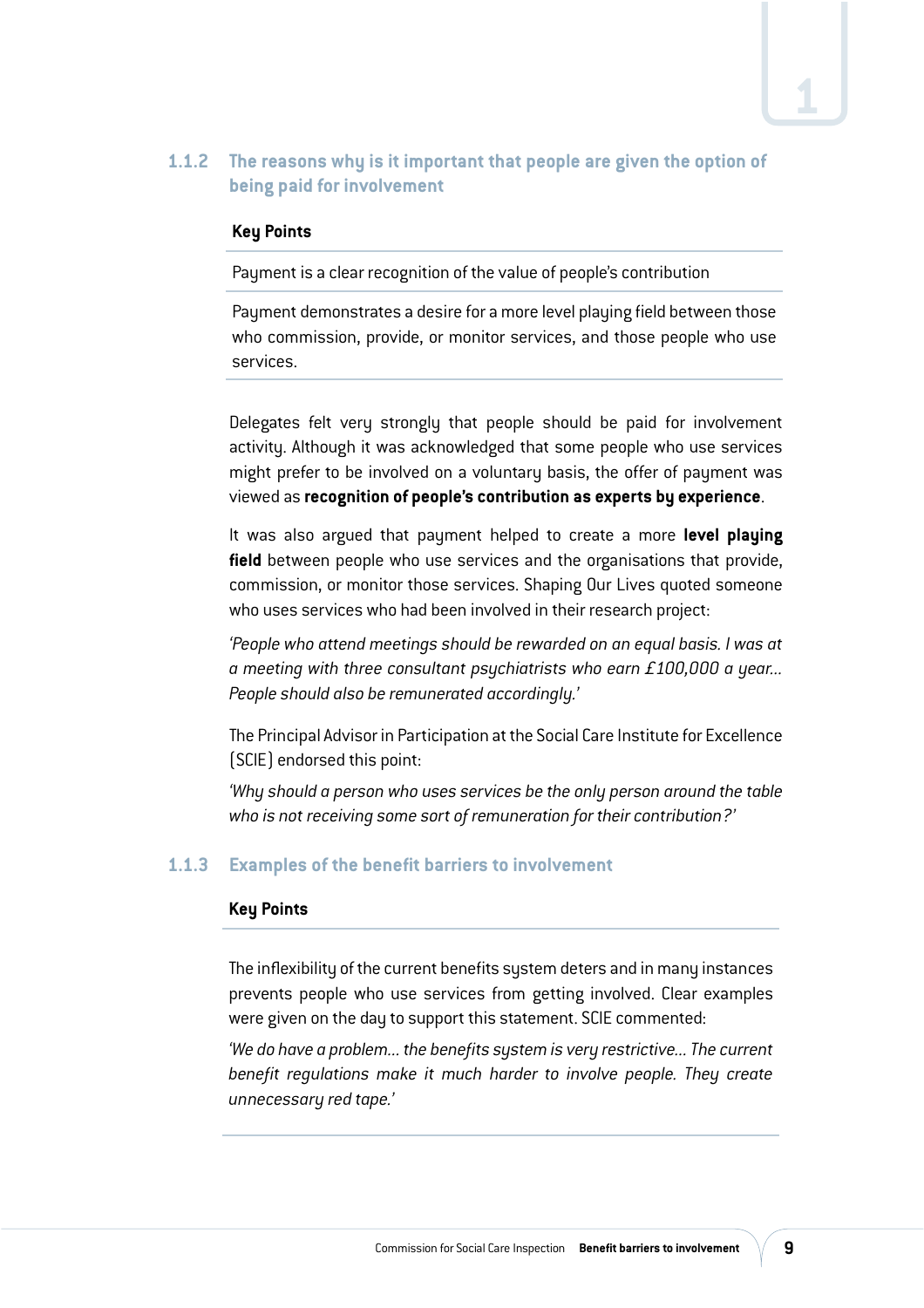There is a high level of fear among people who use services about how involvement might impact upon their benefits. This is because people are anxious about:

- Losing their benefits if they are paid over the earnings disregard
- Having their incapacity benefits reviewed after involvement activity, and the financial and emotional stress that may arise from such a process. This is linked to the assumption that involvement demonstrates capacity for work
- Being penalised for the reimbursement of expenses, particularly travel expenses and the costs of employing a personal assistant to support them during involvement
- Being penalised under the notional earnings rule.

Further barriers to involvement were raised at the seminar. These were:

- Jobcentre Plus staff often lack the necessary knowledge about the current benefit rules, and fail to appreciate that involvement does not necessarily represent a capacity for work
- People are deterred from getting involved because previous experiences have demonstrated how complex and bureaucratic the system can be. People who use services are anxious that such complexity sometimes leads to mistakes that can have devastating consequences. Many are simply too afraid to take the risk.

### **Barrier 1: Most people on benefits are limited to earnings of £5, £10, or £20 a week**

#### **Benefit Barrier 1** (in brief)

Many people who are invited to get involved have chronic ill health or are disabled and so claim benefits.

Benefit rules limit the amount people can be paid per week before benefits are affected.

Even after the welfare reforms are introduced in 2008, the great majority of people on incapacity benefits will be limited to £20 a week. This means that most people on benefits can only offer two to three hours a week for involvement. If the involvement is for longer in that week, they have to refuse.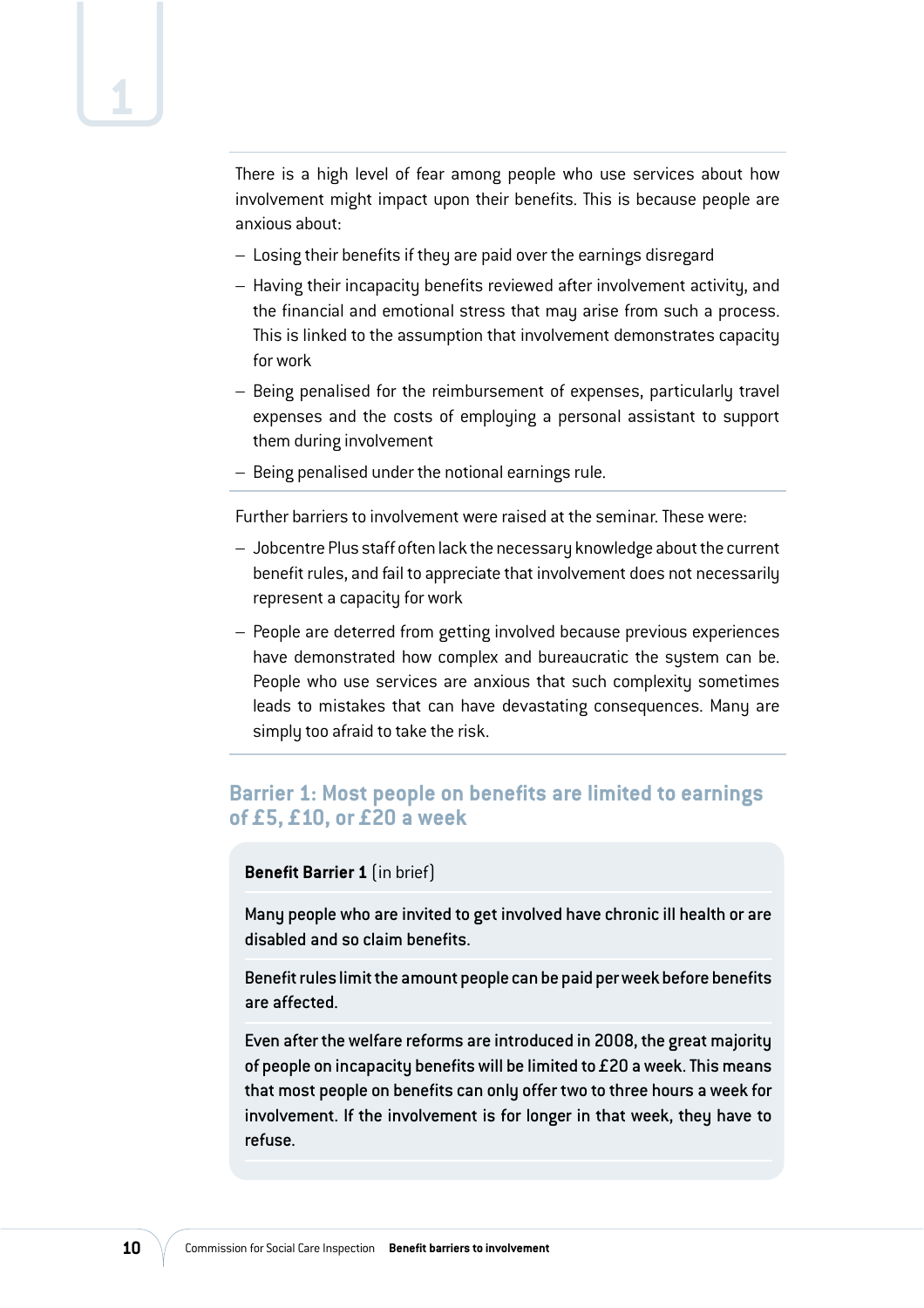Shaping Our Lives gave a number of examples of the benefit barriers facing people who use services that emerged during their research project (ibid). One person explained that they were offered a position as a non-executive director on the board of a primary care trust, which is a remunerated position of over £5,000 per year. However, because the person is in receipt of incapacity benefit they cannot take up the position. If this person took up the position on a voluntary basis, they would be hit by the notional earnings rule if Jobcentre Plus found out (see Barrier 4).

We also heard about organisations who struggled to pay people equally for involvement, because of the benefit rules on earning disregards. This left a number of people who use services being paid significantly less than the organisation originally offered them as a fair remuneration for their contribution.

For example, one organisation has historical rates of pay which were put in place to demonstrate how the organisation values the contribution of people who use services and carers. This includes rates for active participation in conferences and higher rates for project work. However, because of the benefit barriers to involvement, the organisation can only pay people what they are permitted to earn. This has resulted in some individuals being paid £100 and others only being paid £20 for the same involvement. The organisation is currently discussing this situation internally.

### **Barrier 2: People fear being wrongly disallowed incapacity benefits**

#### **Benefit Barrier 2** (in brief)

In the past people have had their incapacity benefits stopped because Jobcentre Plus officials made mistakes. The officials thought that involvement was the same as work. Some Jobcentre Plus staff believe getting involved proves that people are no longer ill or disabled.

Jobcentre Plus officials do not always appreciate that people are asked to be involved because they are using social care and health services.

People have been left with little or no money to live on because they agreed to get involved.

Many people now say that they are afraid of losing their benefits if they get involved. Many say that they simply cannot take the risk.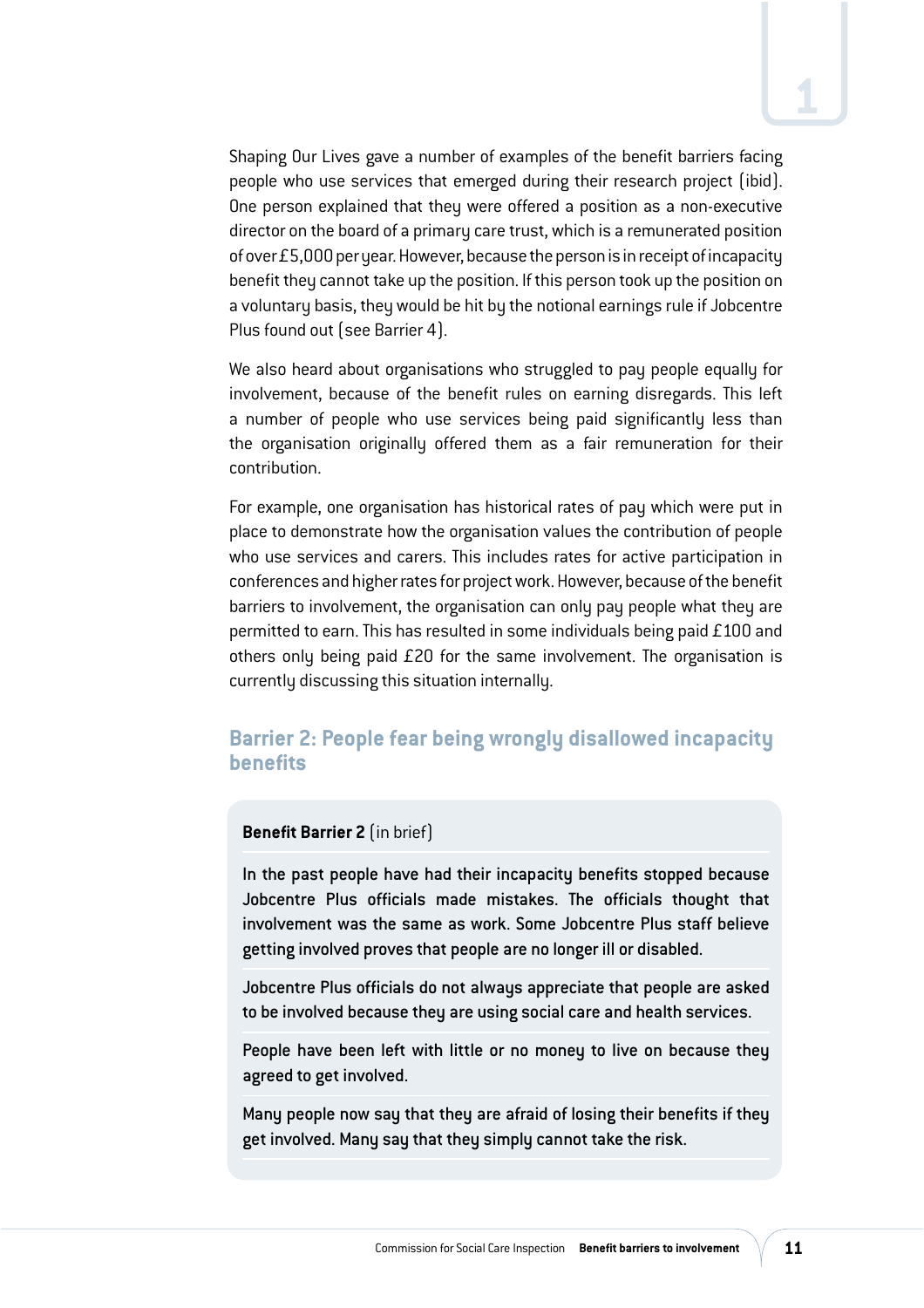Fear of losing benefits was a key theme of the day. A number of people emphasised how anxious they are about getting involved, in case it triggers a review of their benefit status. Some people decide to take this risk, in the hope that such a judgement will not be made:

*'I do worry about my involvement with the mental health services meetings in case someone decides I am too well to be on incapacity benefit and disability living allowance.'*

Another person spoke about the 'joint problem' experienced by those living in residential care. People who use residential care services are in jeopardy not only of losing their incapacity benefit, but may also be charged by their local authority for residential care charges:

*'I take a big risk by being involved in the various things that I am involved in. I came here today because this is a one-off payment. But every time I am involved in something whether I am paid or not, there is this joint problem. The benefits people might want to reduce my benefits, but also if the local social services where I live find out that I am earning money then they could reduce the payment they make to the home, and then I might be liable for it.'*

There were real concerns expressed at the seminar about how a lack of knowledge by local authorities, Jobcentre Plus offices, and amongst disabled people themselves, exacerbated the likelihood of mistakes arising in the system, and fuelled the fear people felt about getting involved, particularly if they are in residential care. One person who spoke about the barriers facing people using residential care said:

*'The difficulty is that very little is known... it is not advertised, and so it isn't clear what the situation is for each individual disabled person. So you are uncertain about how you might be penalised, and that uncertainty adds an element of fear for people in residential care.'*

For other people, the stakes are too high. After one very distressing experience during which she had her benefits temporarily stopped during a benefit review, one person told the audience that she was very fearful of this happening again:

*'I can't take that risk at the moment, because I don't have anything to fall back on, financially speaking.'*

Someone else told Shaping Our Lives:

*'They are threatening to take me to court about this. All the trouble has put me off. It was like a nightmare. I had all my benefits stopped.'*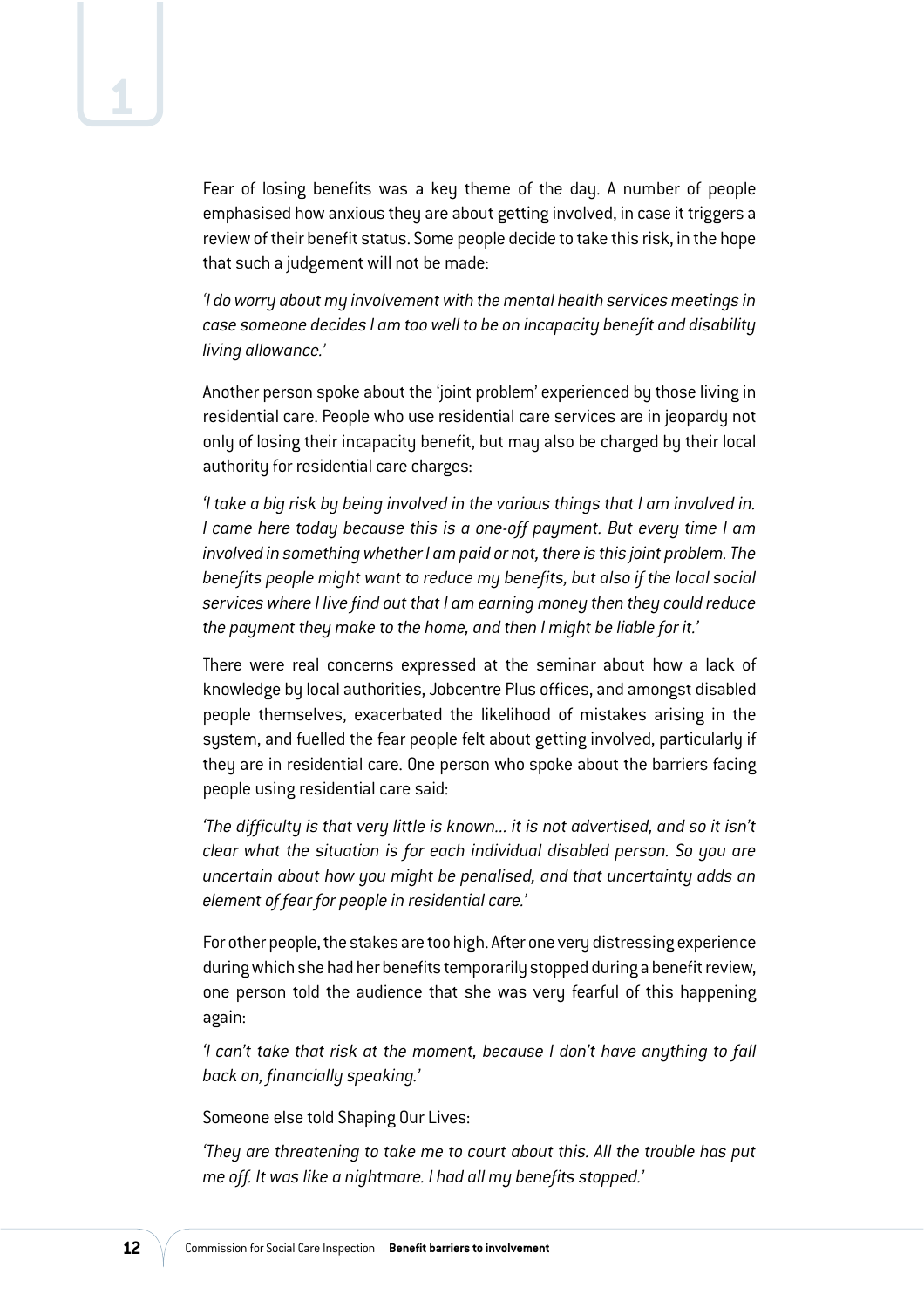## **Barrier 3: Reimbursed expenses are treated as earnings**

#### **Benefit Barrier 3** (in brief)

Public authorities believe that people who help them through involvement should not be out of pocket as a result.

But when people are reimbursed expenses for the following:

- travel to involvement, or
- a replacement carer so that a carer can be involved, or
- a personal assistant or support worker to support people who use services to reach the place of involvement and to participate,

the benefit rules can treat the money as if it were their earnings.

When the amount that is reimbursed is more than the £5, £10 or £20 a week of earnings allowed, Jobcentre Plus must reduce the person's benefits the next week.

People have a difficult choice: they may be left without enough money to live on because they helped a public authority; or they may say that they cannot be involved because they cannot afford to have money taken away from their benefits.

Some delegates at the seminar highlighted that this was a significant barrier to involvement, because it meant that they could be financially worse off for getting involved. Others were unaware of this issue and were surprised to learn that being reimbursed for the cost of a replacement carer or personal assistant could put their benefits at risk. Because so many people require this type of support to enable them to participate, there was an overwhelming response amongst delegates that incurring these expenses should be seen as 'necessary' in the course of involvement, and therefore not be treated as earnings.

One carer had experienced difficulties in relation to this issue. The reimbursed costs of a replacement carer while he attended a meeting (for which he was paid £20 to attend) took him over the £20 earnings disregard. All of the reimbursed costs were deducted from his benefits, leaving him without enough to live on.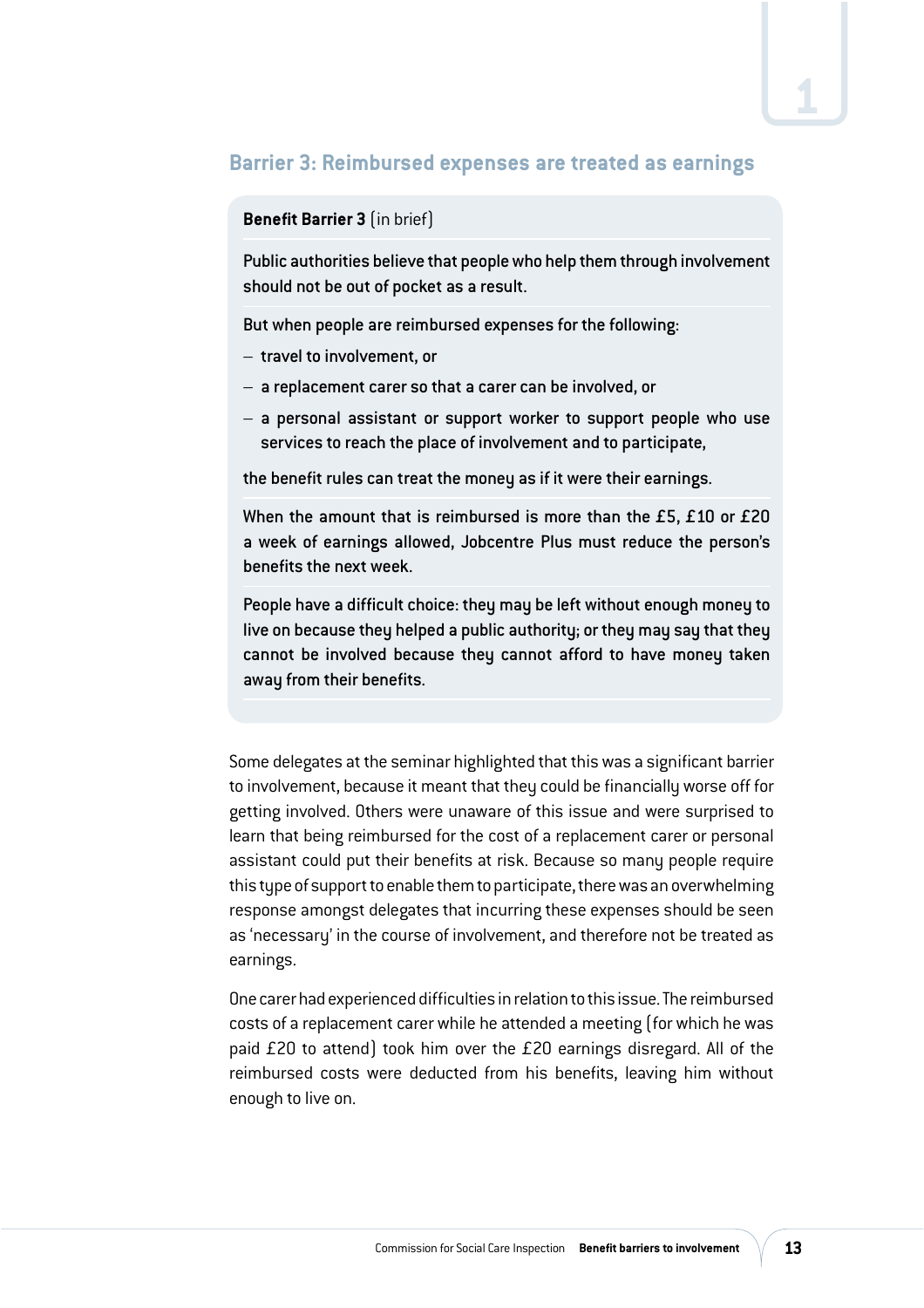### **Barrier 4: Notional earnings**

#### **Benefit Barrier 4** (in brief)

Even when people are not paid for involvement, Jobcentre Plus must deduct money from their benefits that they have not received, if others round the table are paid. This is called 'notional earnings'. It assumes that people are denying themselves an income.

When benefit rules about earnings and travel expenses prevent payment for involvement and people offer to help for nothing, as a volunteer, the amount they did not get, but might have got, can be deducted from their benefits.

People on benefits are prevented from becoming involved altogether, as a result of this benefits rule.

People's concerns about notional earnings were a hot topic on the day, and generated much anxiety and confusion amongst delegates.

For example, one person explained how she had to refuse to be involved because she was offered a payment. Her benefit conditions meant that she could not accept a payment so she offered to be involved on a voluntary basis. She received advice from a welfare rights advisor who explained that if she undertook voluntary involvement, Jobcentre Plus could attribute 'notional earnings'. This would mean that the amount of pay that she did not receive would still be deducted from her benefits. Her account is detailed in the case study on page 16.

The notional earnings rule is confirmed in a recent Jobcentre Plus bulletin on involvement, which emphasises that:

*'Those who are entitled to payments other than expenses but choose to receive expenses only, or no payment at all, should not be treated as volunteers. The payments that they are entitled to receive should be taken into account as notional earnings.'*

(Guidance on 'involvement' or 'public participation', series no. 08-07, published on 19/04/07)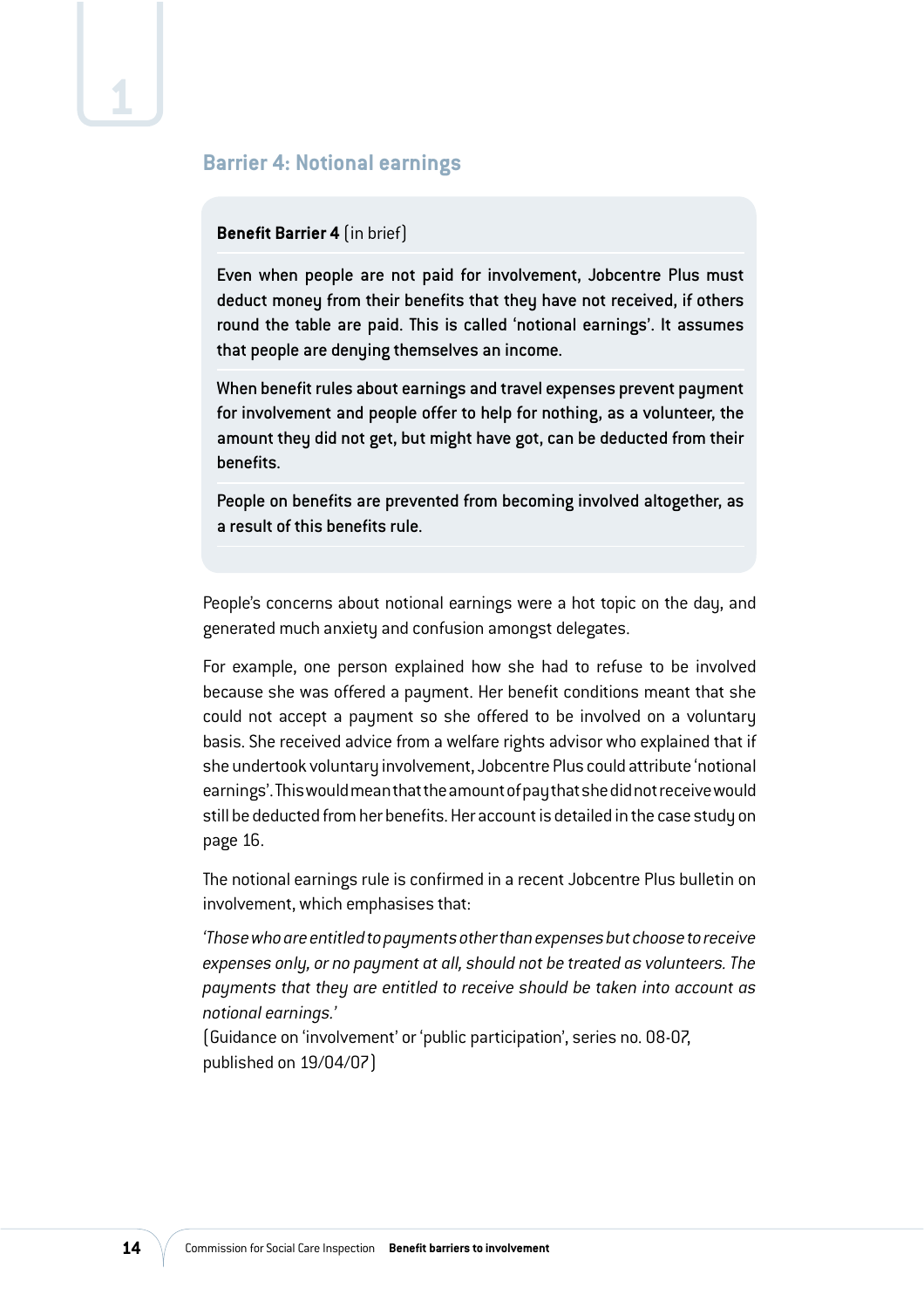#### **Further barriers identified by people who use services and carers**

One individual conveyed that additional barriers to involvement were faced by people in **residential care**. He explained that people who use residential care services do not have recourse to direct payments and so they cannot employ their own personal assistants. Therefore, when attending an involvement event, people living in residential care are reliant upon the sponsoring organisation to pay for a personal assistant to support the individual to participate. Without such support, many people would be excluded from involvement. This is an additional barrier for people, on top of concerns about incapacity benefit and local authority charging.

#### He said:

*'It is very important for organisations to involve people in residential care. Traditionally residential care service users are a very disempowered group... I think that the Office for Disability Issues and the Department for Work and Pensions should work to resolve the benefit barriers that affect disabled people, but also the benefit barriers that specifically affect disabled people in residential care.'*

There was a strong feeling at the seminar that some **Jobcentre Plus officials**  are lacking clear information in relation to the current benefit rules concerning involvement. Delegates also reported that some staff are insensitive to the issues people face when they are trying to get involved.

Compounding this are people's concerns about the **complexity of the process**, and the bureaucracy that it entails. This is proving to be a deterrent to involvement for some people. One person told Shaping Our Lives:

*'I am supposed to fill in a form every time I have to work. It is easier not to get involved in the work for service users, or to do it voluntarily without declaring it.'* 

Shaping Our Lives commented:

*'So we end up with people who are paid being very worried that they will lose their benefits. And even when people are not paid, they are also worried that they will lose their benefits.'*

The proposed introduction of **Voice Risk Analysis<sup>2</sup> w**ithin the benefits system (currently being piloted at the Harrow Housing Benefit Office) was also

<sup>2</sup> Voice Risk Analysis (VRA) technology works by measuring slight inaudible fluctuations in the human voice that indicate when a speaker might be delivering words under stress. Proponents of the technology claim that VRA also has the capacity to recognise when moments of stress have been generated by an attempt to deceive. However, others have suggested that stress in the voice may also occur as result of nervousness and have challenged the use of this technology to identify the reasons behind changes in voice patterns.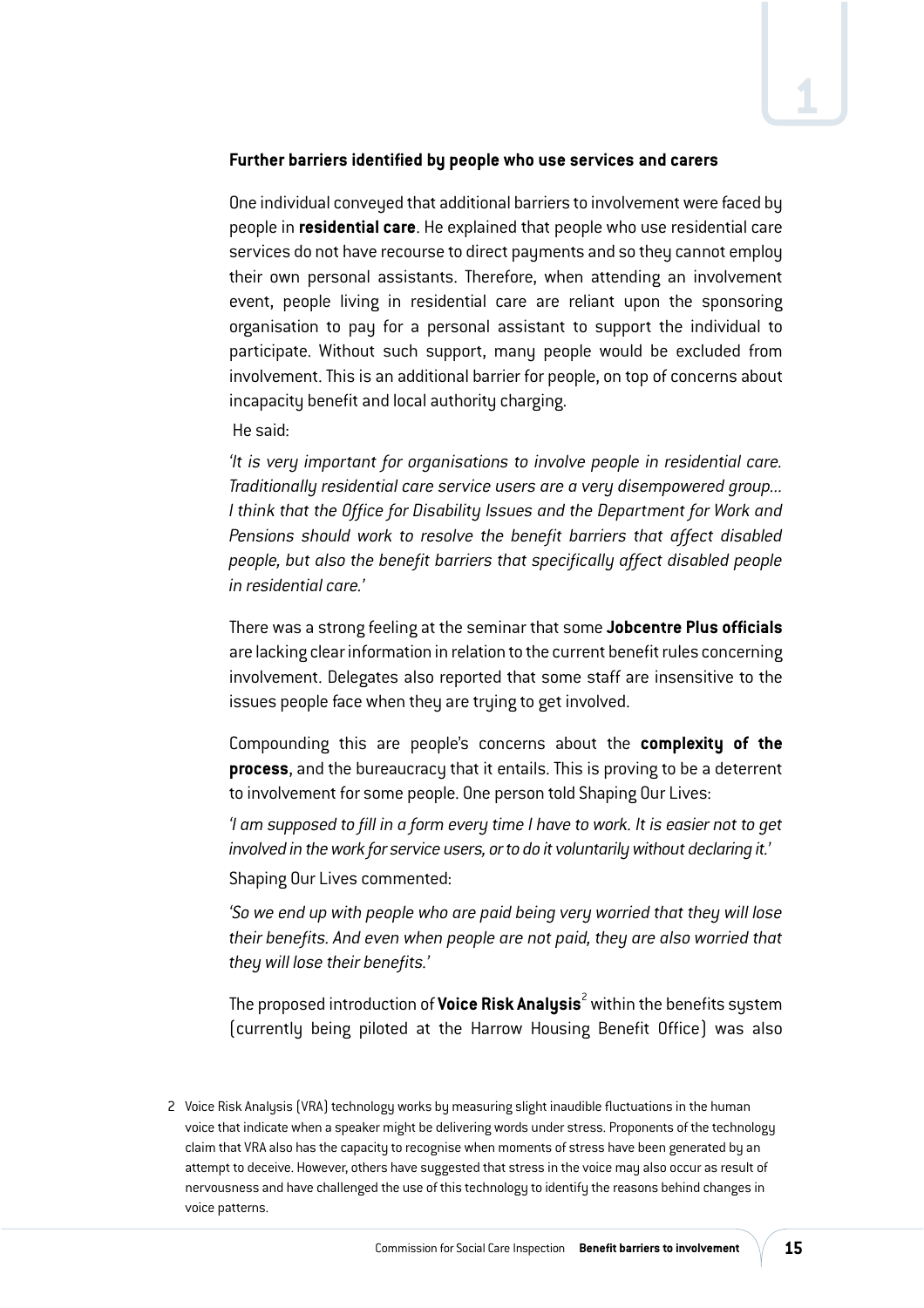discussed at the seminar. The overwhelming response to this technology was that it would create further stress and anxiety for people who use services, and generate a new barrier to involvement.

#### **Case study:**

#### **How the benefit system deters people from involvement**

One person spoke to the group about her experience. She was invited to join a Standing Reference Group. The organisation put her in touch with a benefits advice helpline, to find out how this type of ongoing involvement would affect her benefits. She was shocked to find out that because she was on means-tested benefits, she could earn a maximum of £20 a week for involvement activity. She was also advised that she would need to get permission from Jobcentre Plus prior to participating in the Standing Reference Group.

She assumed that she could, instead, offer to contribute on a voluntary basis or ask for the money to be donated to a charity. However, she was advised that Jobcentre Plus might perceive this as deliberately denying herself an income. The same view might be taken if she refused out-of-pocket expenses – ie she might get caught out by the notional earnings rule.

Finally, she was advised that by taking part in involvement activity, the benefits agency might consider that she was fit for work. This could trigger a review into her benefit status, thus threatening her incapacity benefit, something that she was very anxious about.

Having weighed up all of the information provided, this individual made the decision not to join the Standing Reference Group. Thus she missed the opportunity to contribute to issues she felt very strongly about, and the organisation failed to benefit from her insight and experiential knowledge. She said:

*'I get very sad and angry that I am constantly hearing the government say that they are trying to get people with disabilities back into work, yet if I try and do something that may in some small way contribute to society and improve things for others, then suddenly I find myself looking at that brick wall again.'*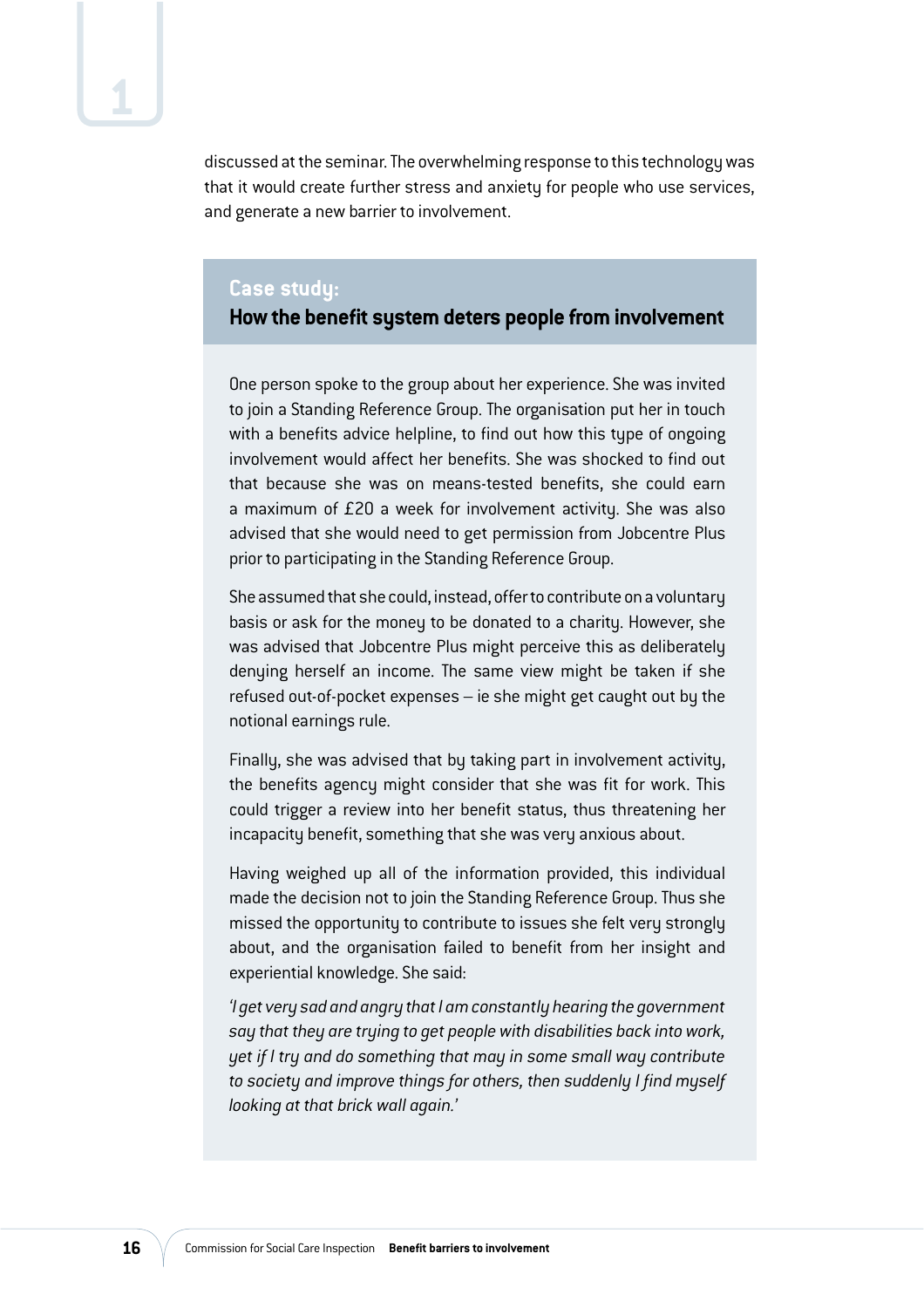## **1.2 The perspectives of organisations**

#### **Key Points**

A number of social care and health organisations are endeavouring to put people who use services at the heart of their work through involvement. The Disability Equality Duty requires public bodies to involve disabled people, and previous legislation has also made the involvement of people who use services a statutory requirement.

The experience and expertise of people who use services are considered integral to the development of improved services. The view amongst organisations is that people should be fairly remunerated for their contribution.

Organisations are struggling to involve a diverse group of people in their work because of the current benefit rules.

The rules are also impacting upon the type of involvement activity that people can undertake and the depth of that involvement.

A number of social care and health bodies in the statutory and independent sectors are very committed to involving people who use services in their work. At the seminar the Principal Advisor in Participation at SCIE and the Chief Executive of the General Social Care Council (GSCC) spoke about how important involvement is and the variety of ways in which people who use services and carers are invited to participate. Involvement is seen as integral to the work of both organisations because:

- **•** People have a right to be involved at an early stage in the key decisions about individual services that affect their daily lives.
- **•** People also have a right to contribute to the strategic planning of services on a wider scale.
- **•** The contribution of people who use services and carers arising from their knowledge and direct experience of service systems is highly valued.
- **Involvement activity helps to build trust between organisations and people** who use services, and gives organisations their 'licence to operate'.
- **•** The contribution people make in shaping and reviewing organisational policies and practices is crucial in legitimising the work of social care and health organisations.

**1**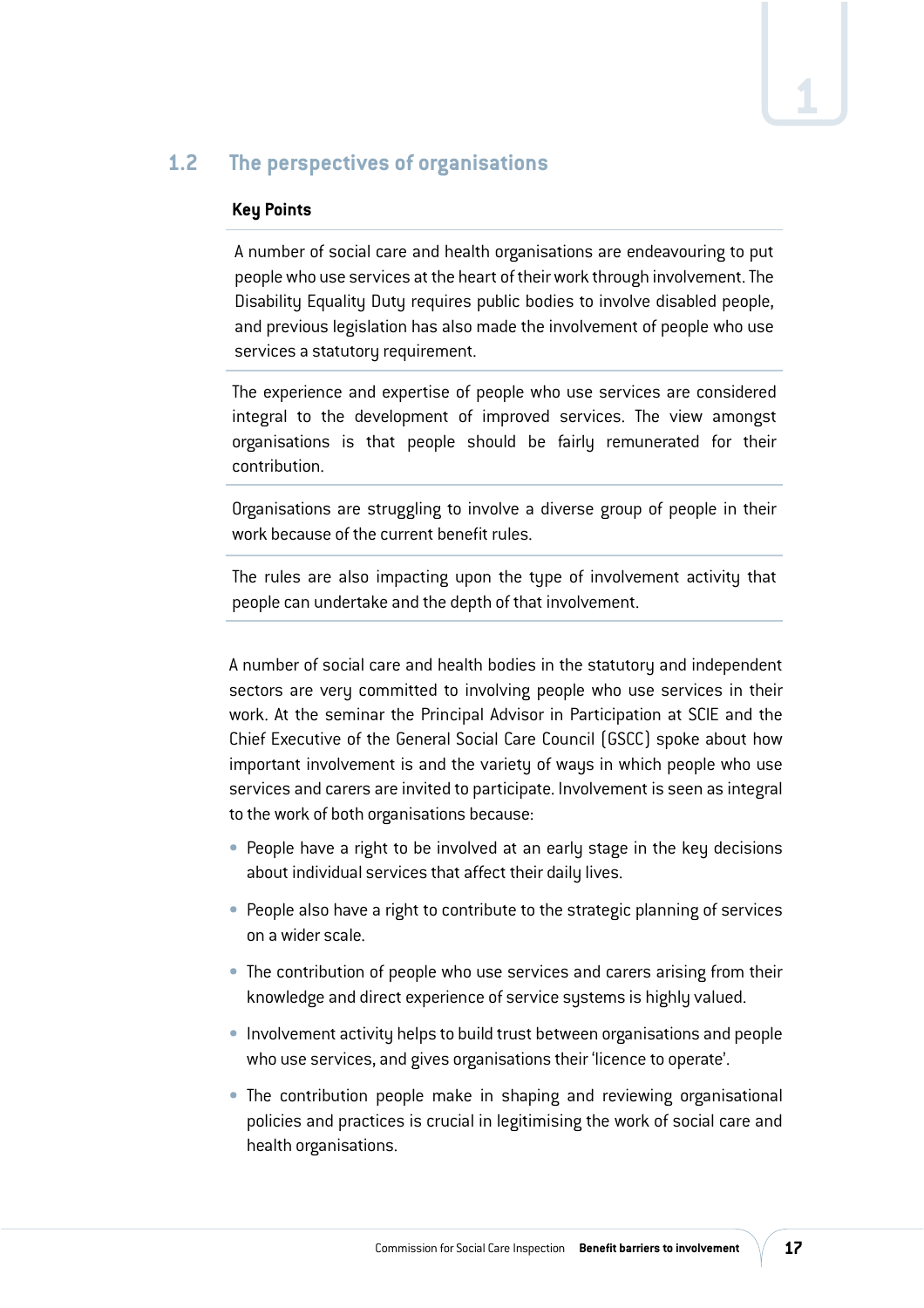• Public bodies have requirements placed upon them under the Disability Equality Duty and other legislation, and involvement plays a key role in helping organisations to meet such duties.

Involvement is a key objective in the vision of both organisations. In the light of current rules, SCIE and GSCC have put in place policies and processes that go some way towards addressing the benefit barriers to involvement. For example, both organisations have contributed to the development of an independent benefits advice helpline that people can contact once they have been invited to get involved. However, despite such efforts, we heard that the current benefit system continues to create significant challenges for how this organisational objective of involvement can be achieved. The Chief Executive of GSCC commented:

*'We know that reviewing the policies and processes and putting safeguards in place does not remove all the difficulties for those who wish to become involved with us, or for organisations that wish to involve people who use services.'*

SCIE described organisations' attempts to work within the current benefit system as being like a Rubik's cube, ie whenever you find a solution to one barrier, another barrier emerges straight away. The result, SCIE said, is 'a fudge'. SCIE added:



*'It is an extremely complicated process. All of this takes up time we should be spending developing what is best practice in social care, not organising ourselves around regulations that are setting up barriers for involvement. There is an enormous amount of red tape... this creates a lack of trust amongst service users who want to be involved in the work we do.'*

For example, the £20 per week limit on earnings for people on means-tested benefits has significant implications for the length of time people can be involved. Taking into account minimum wage regulations, the maximum time many people can be involved in any one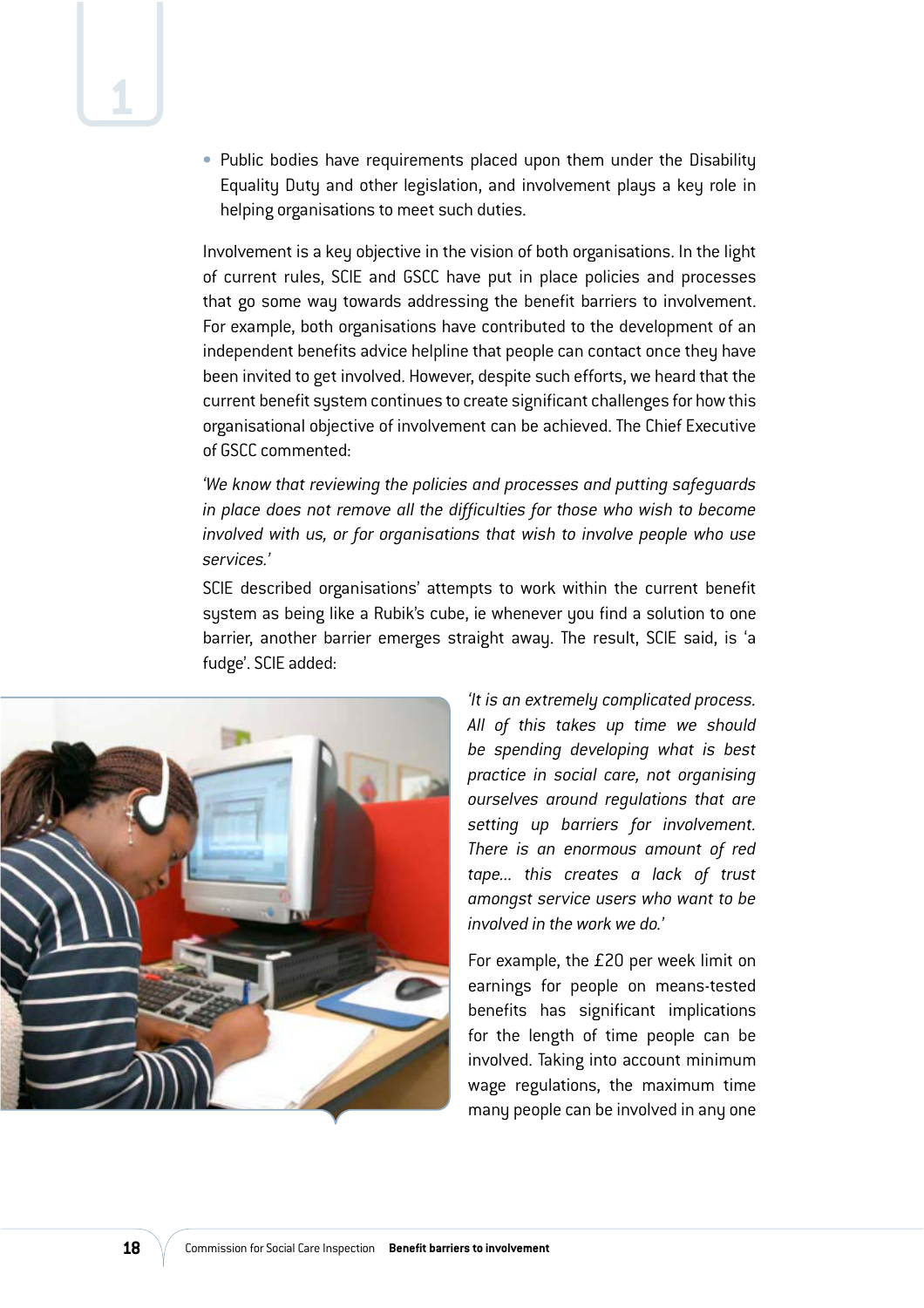week is only two to three hours. GSCC said:

*'The earnings limit creates real problems. It is a real issue for us that the sort of involvement that we want people to have is limited to about two and a half to three hours per week. This excludes a huge number of people from involvement. We want to make sure that there is a diverse group of people involved in our work, and we know that the current benefit rules make this difficult.'*

The notional earnings rule means that it is difficult for the organisations to advertise a fee for involvement, or say that they will pay people any expenses. This is because even if people choose not to accept any payment, they could be penalised for the amount they might have received.

In summary, the Chief Executive of GSCC emphasised why changing the current benefit system rules was so important to fulfilling the involvement agenda:

*'People who use services are the life blood of the organisation that I work in as well as the other major social care bodies. I am sure that I speak on behalf of all the organisations that are involved in sponsoring and organising this event that we are very proud to be involved in this agenda. It is about giving people increased control. It is about taking down the barriers to citizenship and it is about making sure that those who receive services can have their voices heard. They must not be prevented from doing so by systems that have not taken their needs into account.'*



**1**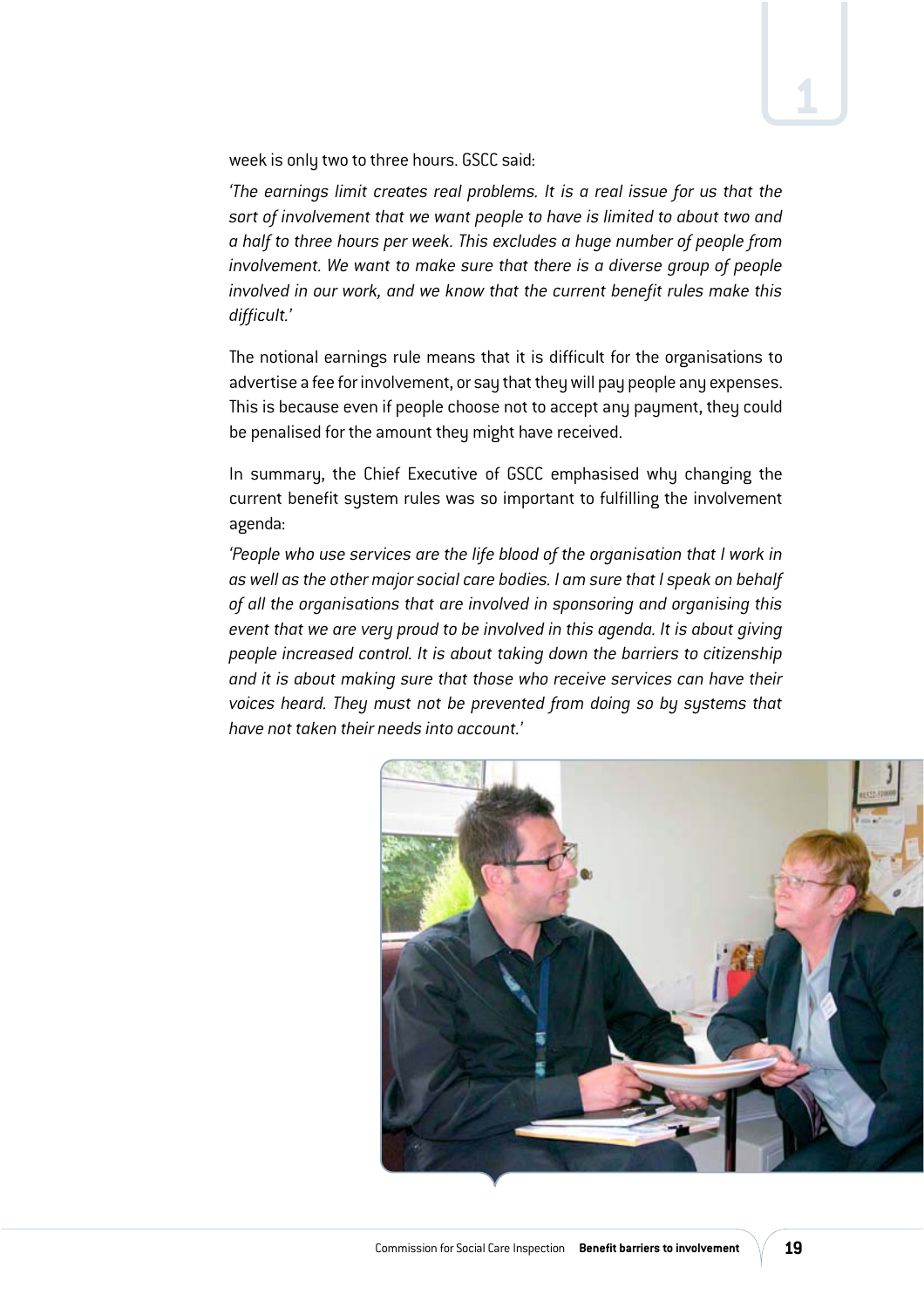## **Part 2: Proposed solutions to the** benefit barriers

This part of the report details the possible solutions to the benefit barriers to involvement that were identified by delegates. It also outlines the responses given by government officials from the Department for Work and Pensions (DWP) and the Department of Health (DH).

### **2.1 Responses from government officials**

#### **2.1.1 Suggestions from the Department for Work and Pensions**

The Deputy Director of the Benefit Reform Division DWP confirmed that officials are looking at the issue of brief interruptions in benefit entitlement, and how the mechanism for getting people on and off benefits can be simplified. This is being considered from two angles:

#### **a. Operational practice**

The DWP currently operates a 'rapid reclaim procedure' for people returning to benefits after a short period. It is acknowledged that this system may not always operate as rapidly as intended. In the light of this, DWP officials are considering whether they could adopt a 'lighter touch' for very brief interruptions to benefit entitlements.

#### **b. Policy and legislative change**

DWP is considering whether there is scope for preserving some form of notional entitlement during brief interruptions in actual entitlement.

A key recommendation from delegates at the seminar was that it should be easier for people to come on and off benefits. Therefore DWP's proposed work in this area is welcome because it may be useful for some forms of involvement. This report also stresses that any proposal of this nature must be extended to housing benefit.

The proposal does not, however, address the more common barriers to involvement that were discussed at the seminar. As a member of Equality 2025 commented: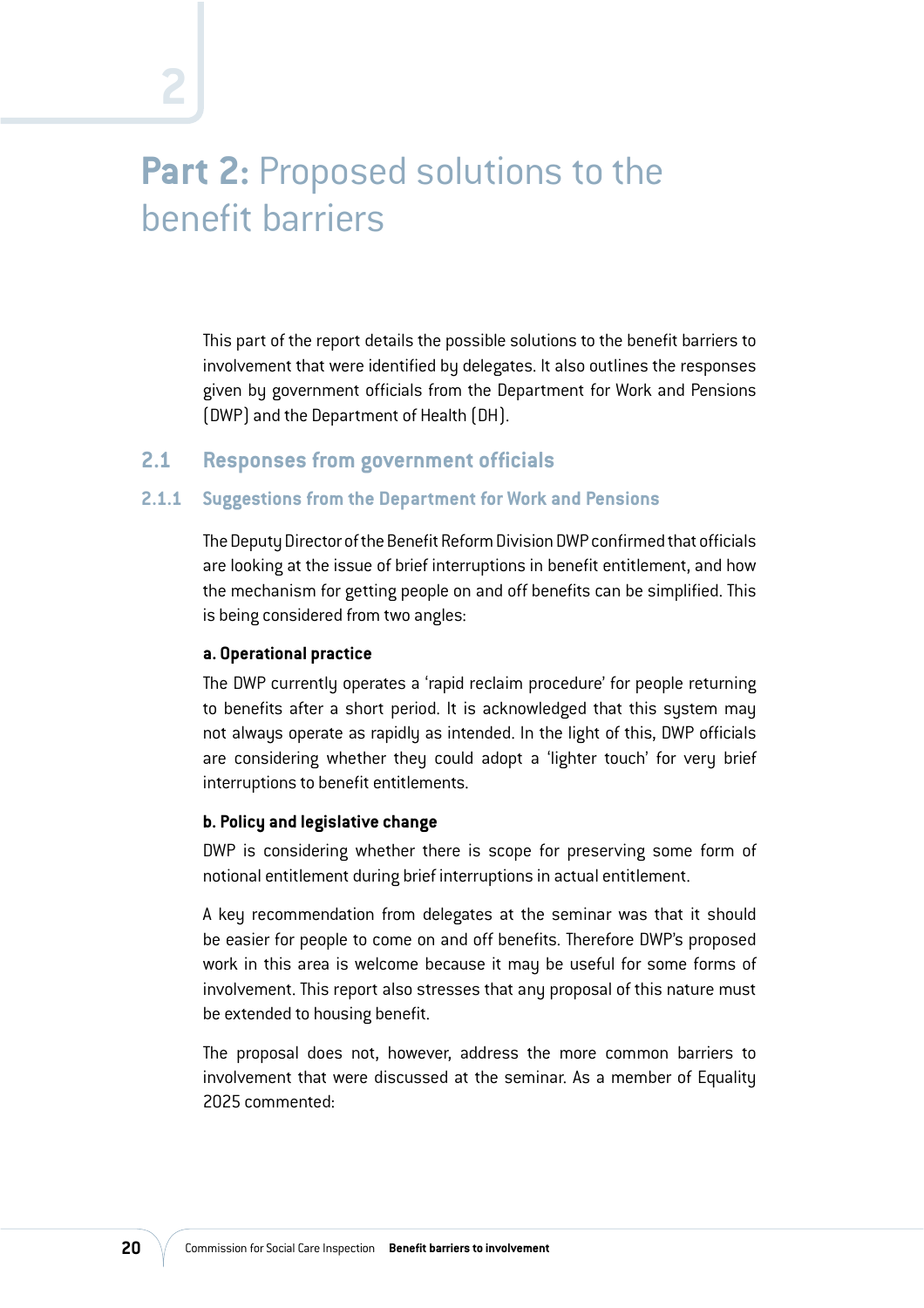*'Engagement and consultation are key – everybody is talking about it. So if they really want to consult with us, government must – and I believe they are starting to – really look at these issues and address these problems. But it requires a much wider and deeper look at the current system, rather than just coming on and off benefit. Government must look at the whole system and make it easier for people to get paid and keep their benefits.'*

#### **2.1.2 Response from the Office for Disability Issues**

A policy officer from the Office for Disability Issues (ODI), in the Department for Work and Pensions, responded to some of the issues that had been raised throughout the seminar. She explained that ODI was set up to take forward the recommendations from the Prime Minister's Strategy Unit report *Improving the life chances of disabled people*, and emphasised that a number of disabled people work within the office. She is also involved in supporting Equality 2025, which was established to carry out the promise to disabled people that they will have a direct voice into government to help design policies and services that they really want.

One issue that Equality 2025 has been looking at is the barriers to involvement that are created by the current benefits system. Equality 2025 has recognised that within public bodies, individuals are often paid very different amounts for their involvement due to which benefits they are or are not in receipt of. Some individuals only receive reimbursement for expenses.

She emphasised that parts of the Department for Work and Pensions are taking this issue very seriously, including ODI. The point was also made that other government departments are becoming increasingly aware of this issue, partly because of the growing use of the third sector and partly because of statutory requirements placed upon them to involve disabled people.

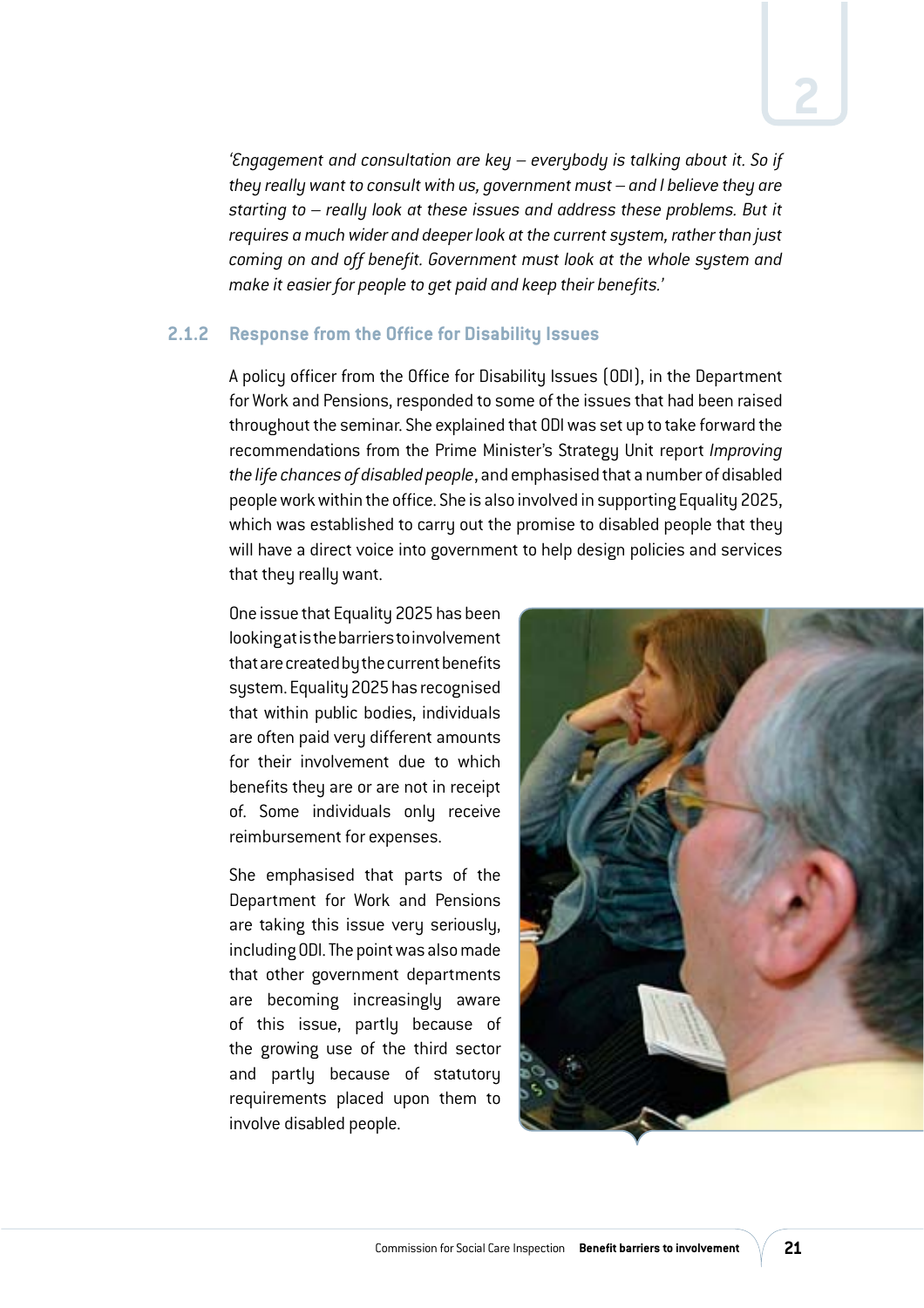She acknowledged the strength of feeling on the issue of benefit barriers to involvement which was expressed at the seminar, and said she was pleased that other colleagues from government had also been present to hear people's views and experiences. She also stressed that these issues are not new, but argued that it was important to hear them articulated so strongly. She reassured delegates that she would report back on the examples provided at the seminar, and continue to work on these issues both within DWP and alongside a number of other organisations. Finally, she made a commitment to convey what she had heard at the seminar to the Minister for Disabled People.

#### **2.1.3 Response from the Department of Health**

A representative from the social care directorate in the Department of Health said that she had found the day very interesting, particularly in the light of her colleagues' work on developing the *Improving the life chances of disabled people* report. She explained that the Department of Health was taking forward a number of recommendations from that report, in order to increase the impact of the voices of people who use services within the department. For example, she reported that the department is working closely with user-led organisations on issues such as Direct Payments and Individual Budgets, and hopes to shift the current balance of power that exists between government organisations and people who use services.

### **2.2 Key principles needed to address the benefit barriers to involvement**

Delegates recommended that any reform to the benefits system must be based on the following principles:

- **•** The benefits system in respect of involvement must be simplified.
- **The benefits system in respect of involvement must be more flexible.**
- **The benefits system in respect of involvement must be adapted to ensure** that the poorest people are not discriminated against. Earning disregards are only attached to means-tested benefits and the very low earning limits per week exclude many people on these benefits from participating.
- **Any reform of the benefits system for involvement needs to take a long**term view. Short-term measures are not adequate if the government's involvement agenda is to be achieved.
- **·** Involvement must not be assumed to mean that people have recovered from ill health or an impairment and are therefore in a position to enter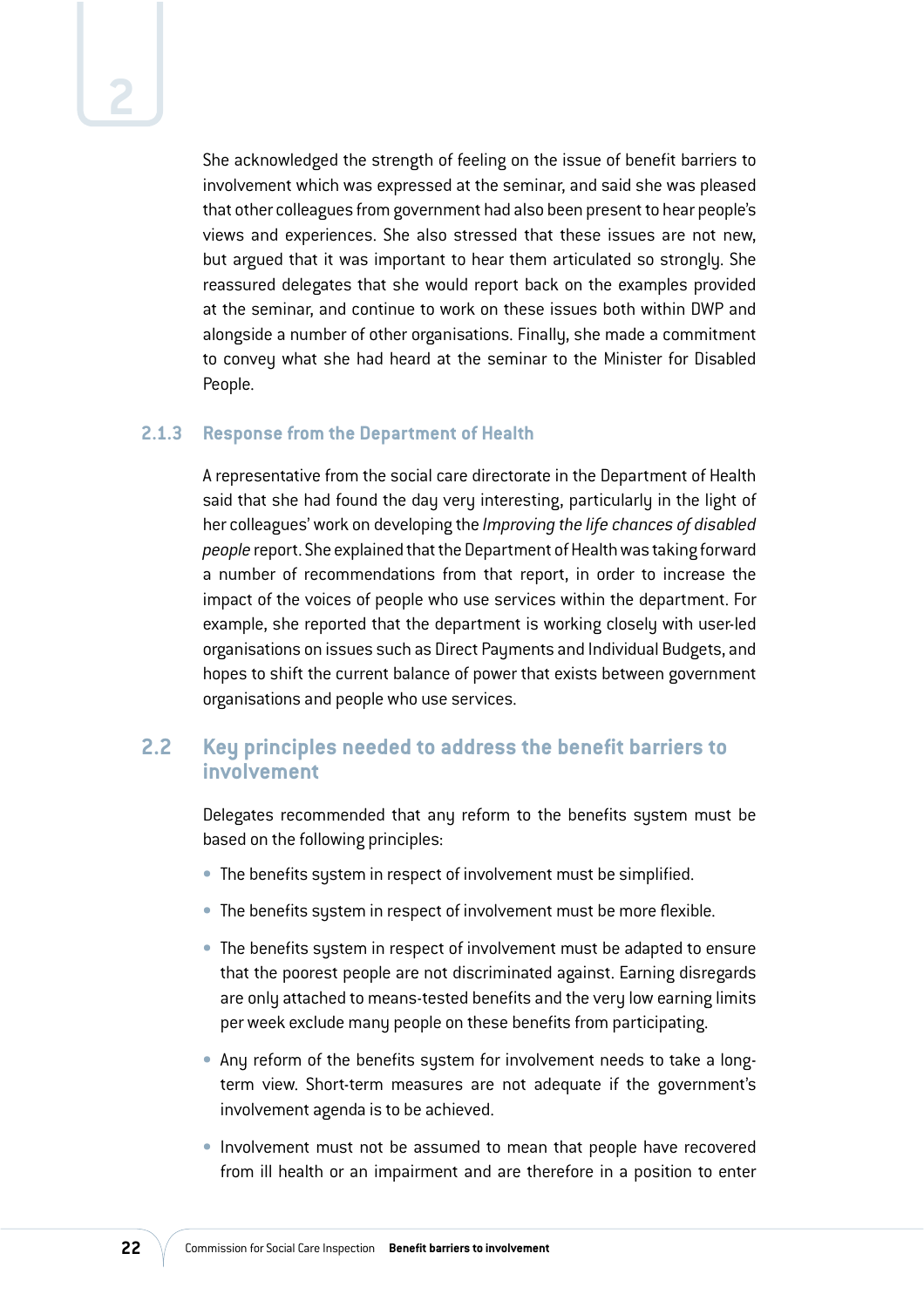into employment. The system should take account of people's fluctuating conditions.

- **•** The benefits system in respect of involvement should take account of the practical support (for example, personal assistants, replacement carers, travel expenses) that some people need to get involved and should not penalise individuals who require such support.
- **Volunteers should never be penalised or feel at risk from getting involved.**
- **Involvement gives people an opportunity to contribute to society and** improve the way that social care and health services are designed, delivered, and monitored. Therefore people in receipt of benefits should be able to participate equally in public life alongside other citizens without risking their income.

### **2.3 Recommendations made to address the benefit barriers to involvement**

Delegates at the seminar also proposed a number of specific recommendations to address the benefit barriers to involvement:

- **Payment for involvement should be treated in the same way for all types** of benefits, whether means tested or not. This would help to simplify the system and mitigate some of the current confusion and discrimination.
- **Payment for involvement should not be treated on a weekly basis. Instead,** payment for involvement should be averaged over a monthly or yearly basis by Jobcentre Plus. This would facilitate a greater depth of involvement.
- The earnings disregard for means-tested benefits should be increased to allow up to eight hours' work per week at the minimum wage level and for involvement the equivalent of a calendar month. The current earnings disregard levels range from £5 per week to £20 per week depending upon the benefits received.\*

<sup>\*</sup> This would allow people on benefits to access a foothold in employment opportunites with mainstream employers that offer a minimum shift of seven to eight hours per week. It would also allow for involvement to be paid monthly at a rate that is paid for public appointments.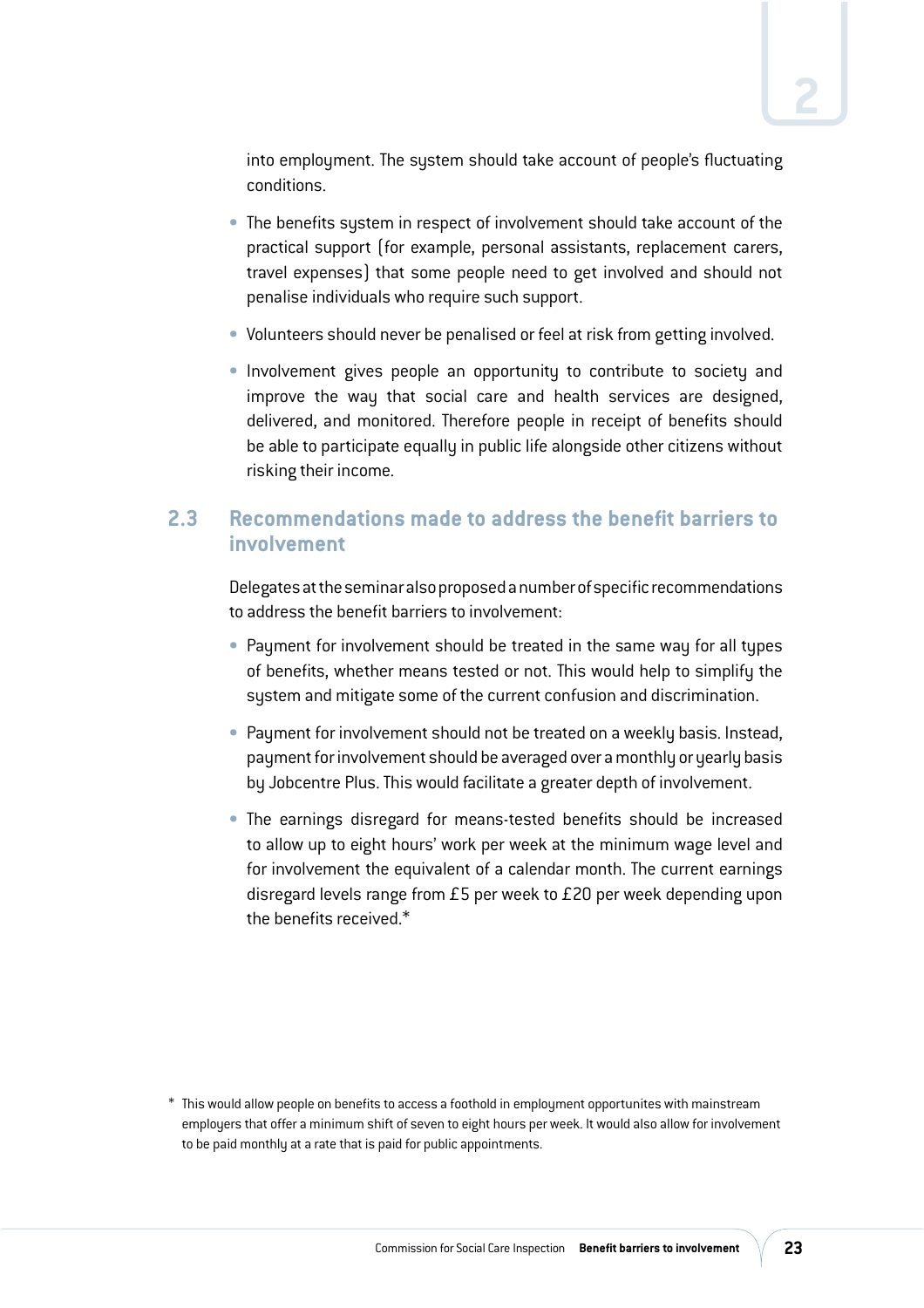- **An alternative option proposed was the development of a flexible, graduated** approach which would offset earnings in relation to benefits. This would replace the current fixed earnings disregard levels.
- **UÊ** At the very least, the precedent that has been set within the benefits system for local authority councillors should be applied to those who undertake involvement activity. The rules for councillors are as follows:
	- $-$  Councillors on non-means-tested benefits can earn over £86 a week and keep entitlement to incapacity benefit, but have it reduced for earnings over that amount
	- All councillors have travel expenses from home to work treated as 'necessary' expenses that are therefore ignored
	- Work as a lay councillor is treated as 'exempt' work. This means that it does not bring into question the person's incapacity.
- The following reimbursed expenses for involvement should be seen as necessary expenses (that are therefore ignored for the purposes of assessing benefit entitlement):
	- Costs of a replacement carer
	- Costs of personal assistants, support workers, facilitators or communicators to enable involvement
	- Travel costs between home and the place of involvement, including petrol or standard mileage for involvement
	- Delegates recommended that the rule on notional earnings is not applied for people who undertake involvement activity for free
	- Brief interruption of benefit payments should be made easier for people undertaking involvement activity that is paid at high rates (for example, governmental committees and NHS trust board membership).

One recommendation for achieving this is to develop an arrangement whereby a person notifies receipt of a payment for involvement at the time it is received and their future benefit payment is reduced by any amount over the earning limit (as is already done with local authority councillors on non-means-tested benefits). However, this would be dependent upon the earning disregards for means-tested benefits being brought into line with non-means-tested benefits to encourage people to engage with the arrangement.

**•** Staff in benefits offices must have a full knowledge of people's entitlements and be sensitive to the issues surrounding involvement activity. The 'attitudinal barriers' that people have experienced in their contact with some staff on the issue of involvement should be addressed through appropriate training.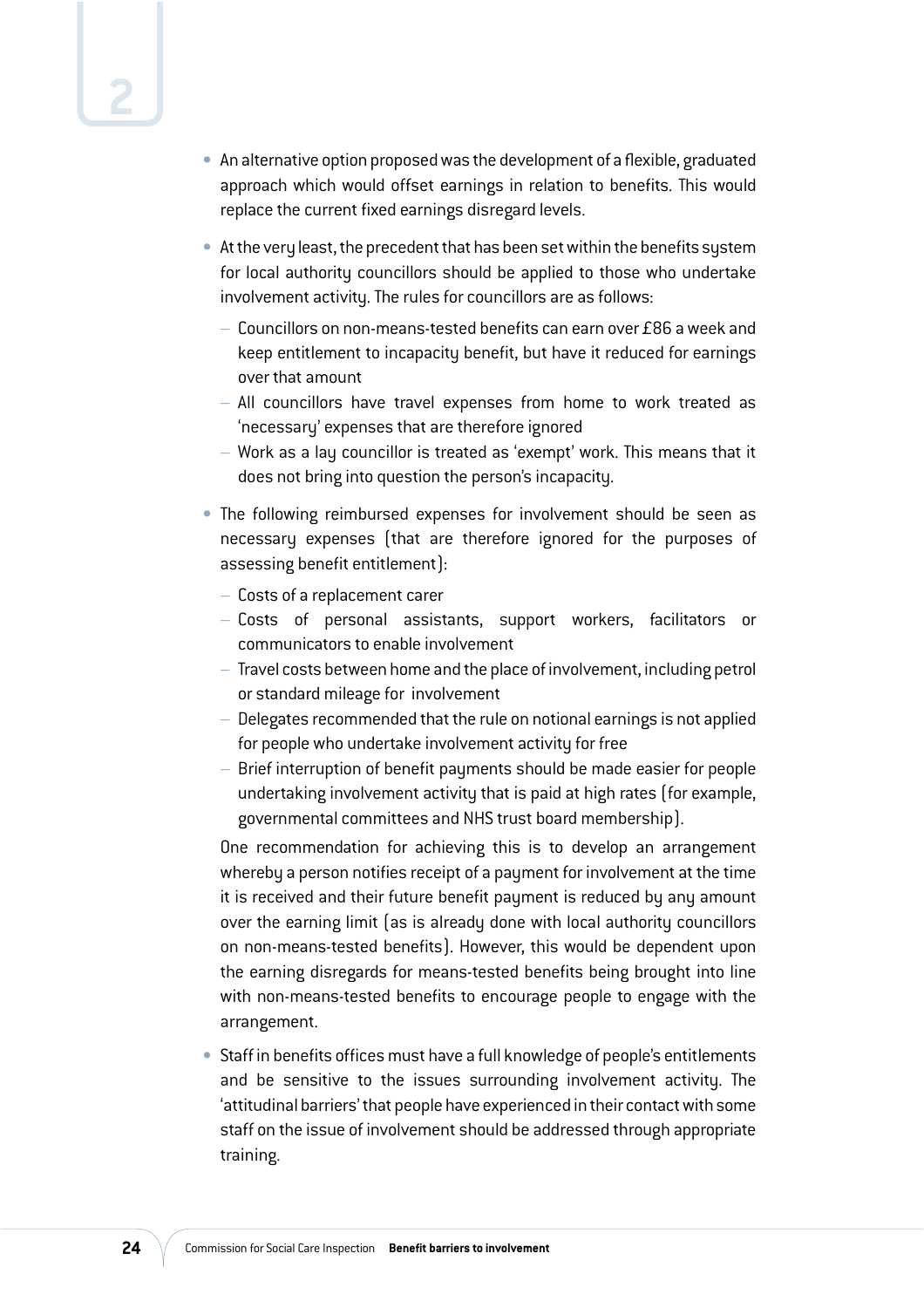- Where good practice amongst local Jobcentre Plus offices exists on involvement issues, it should be identified and shared across the country. More partnership working is needed at the local level between Jobcentre Plus offices and other relevant stakeholders.
- **An economic cost/benefit assessment needs to be made on the implications** of such changes to the benefits system in relation to involvement.
- **•** There needs to be greater recognition of how these issues affect the third sector, which relies heavily upon volunteers.
- **UÊ** Government departments must come to a common understanding of what involvement is across all departments.
- **•** There should be a common approach to the interpretation of the rules amongst individual benefits offices, helping to reduce the ongoing stress and confusion for people in receipt of benefits.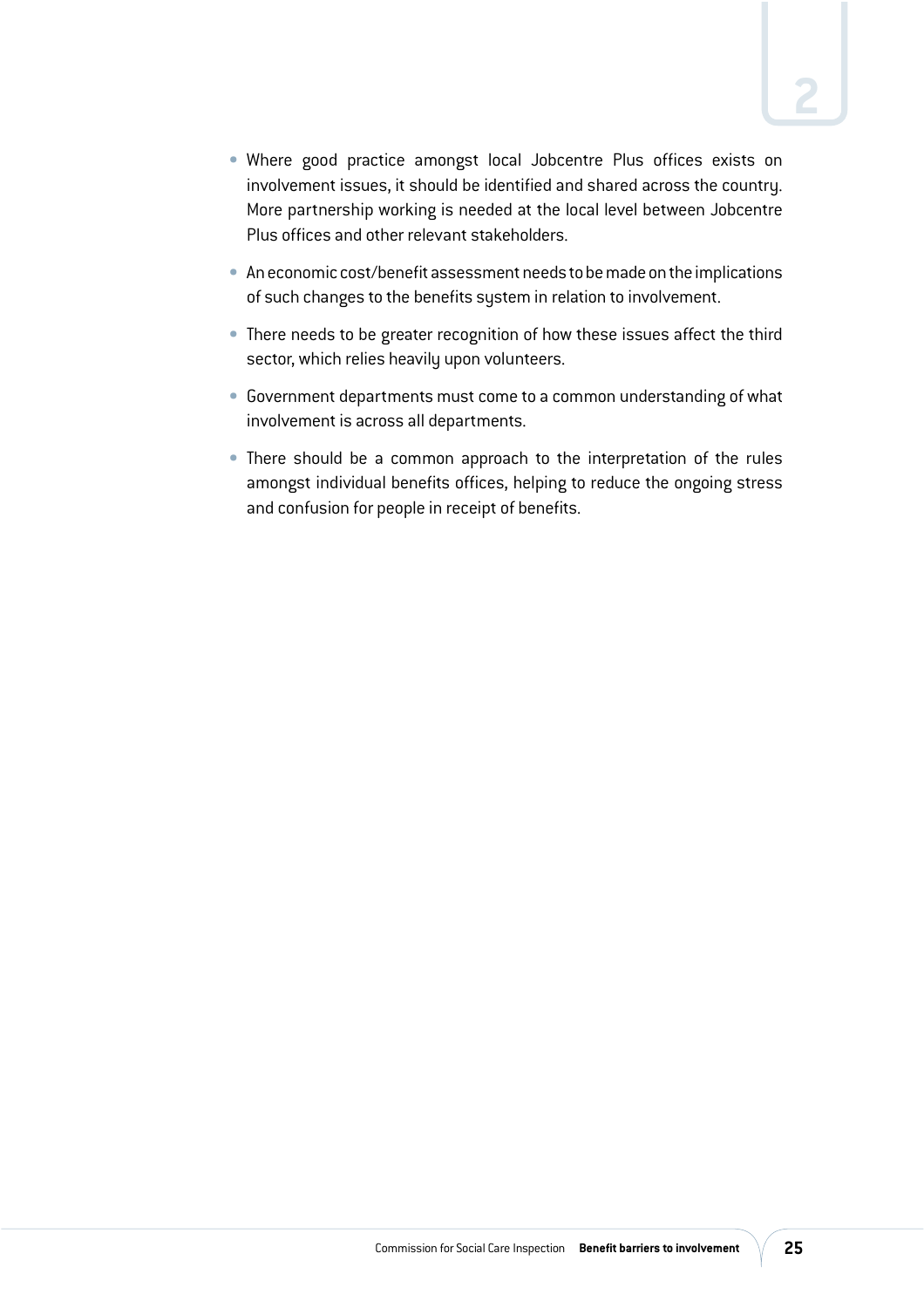## Part 3: The chairs' summary of delegates' views

**3**

The chairs summed up the principal themes of the day. These were:

- 1 There are very significant problems in terms of how the benefits system works in relation to involvement activity.
- 2 There was widespread consensus that these problems were real and causing considerable difficulties for people who use services and carers who wish to get involved, as well as for organisations that wish to involve a diverse group of people in their work.
- 3 The Department for Work and Pensions is under some pressure to address some of the barriers to involvement that have been identified. However, it is also apparent that they are approaching the reform of the benefits system from another angle – one which must demonstrate responsibility and accountability to the taxpayer. The chairs hoped that these two perspectives can be reconciled to ensure that people who use services and carers are not deterred, or, indeed, prevented from involvement activities.
- 4 Fear of what might happen to people's benefits if they get involved is clearly deterring a large number of people from getting involved. For many people (particularly those in receipt of more than one type of benefit), the unknown risk of breaking the benefit rules and suffering the consequences is simply too high. Fear is excluding people from exercising their rights as citizens.
- 5 Although involvement can be a useful pathway into work, there are many people who may never be in a position to work, or who may be beyond working age. Therefore the consensus at the seminar was that involvement should be viewed as separate to work within the benefit rules, and should not be assumed to represent capacity for work.
- 6 The chairs called for the rules concerning involvement to be simplified. This is necessary to encourage more individuals to take up involvement and to support more organisations to fulfil their vision – and where applicable, their duties – to keep people who use services at the heart of all their work.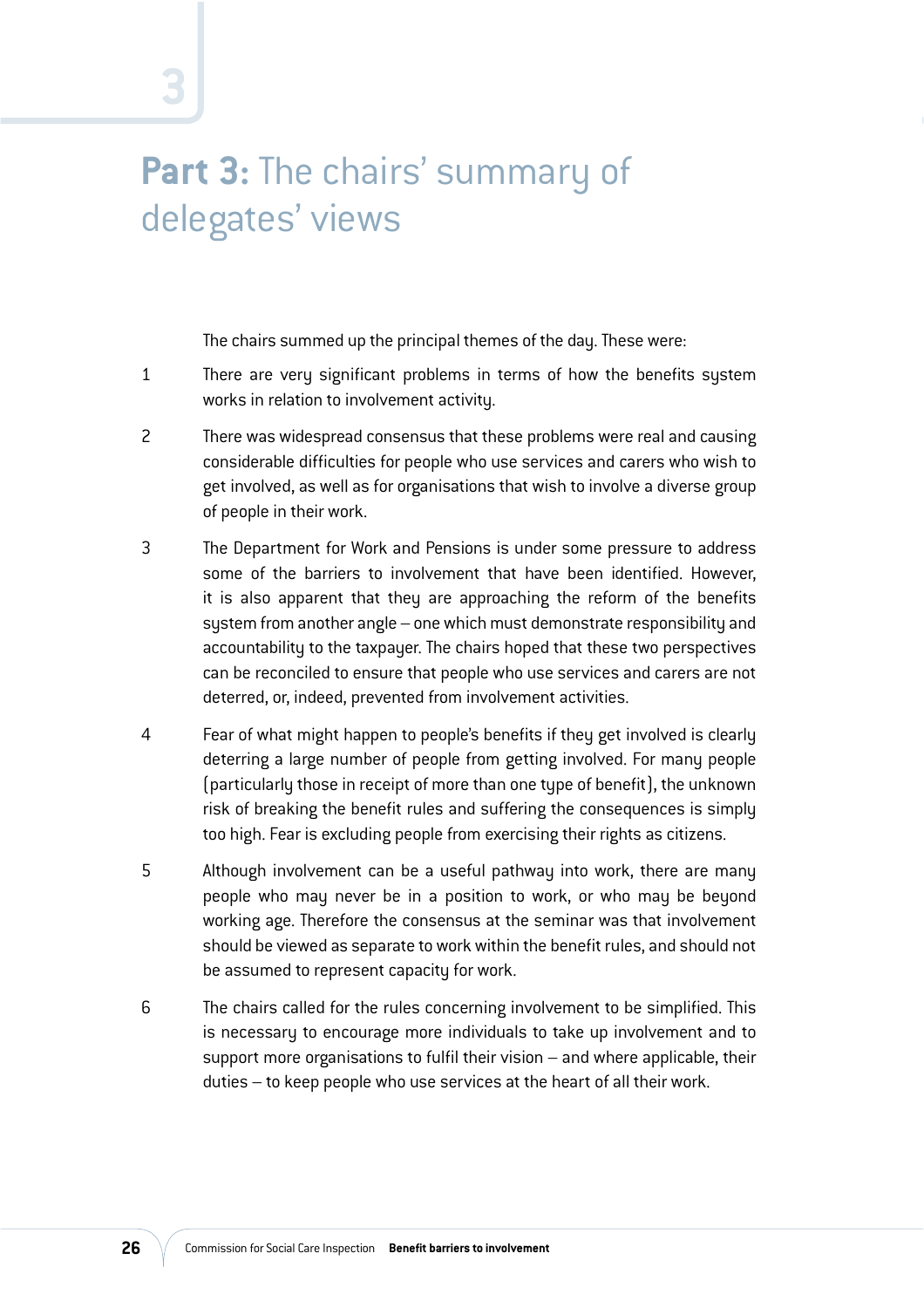## Annex A

**A**

## **The four main benefit barriers to involvement**

This annex explores the barriers to involvement arising from the current benefits system.

#### **Barrier 1: Most people on benefits are limited to earnings of £5, £10, or £20 a week**

Many people who are invited to be involved in the design and delivery of social care and health services have long-term ill health or are disabled, and so claim benefits.

Benefit rules limit the amount people can be paid a week before benefits are affected. People who only receive non-means-tested benefit such as incapacity benefit can receive up to £86 per week if they follow permitted work rules. Carers' Allowance allows payments of up to £87 a week.

However, this only applies to a small minority group. People who are in receipt of means-tested benefits (income support, housing benefit, council tax benefit or those who are funded by the local authority for the costs of their residential care) can only receive a very small payment before their benefits are reduced. This is usually £20 a week. For those with a partner it is £10 each.

This low earnings disregard significantly restricts the amount of time that can be offered for involvement. It also effectively discriminates in favour of the better off, thereby narrowing the groups of people who can realistically be invited to participate.

#### **Barrier 2: People fear being wrongly disallowed incapacity benefits**

In the past, people have had their incapacity benefits stopped because Jobcentre Plus officials made mistakes. The officials sometimes assume that involvement activity represents capacity for work. Jobcentre Plus officials are not always clear that people are asked to be involved because they are using health and social care services.

People have been left with little money to live on as a result of these types of mistakes, and this has generated a sense of anxiety amongst many people who use services who are also in receipt of benefits. It is deterring people from offering their insight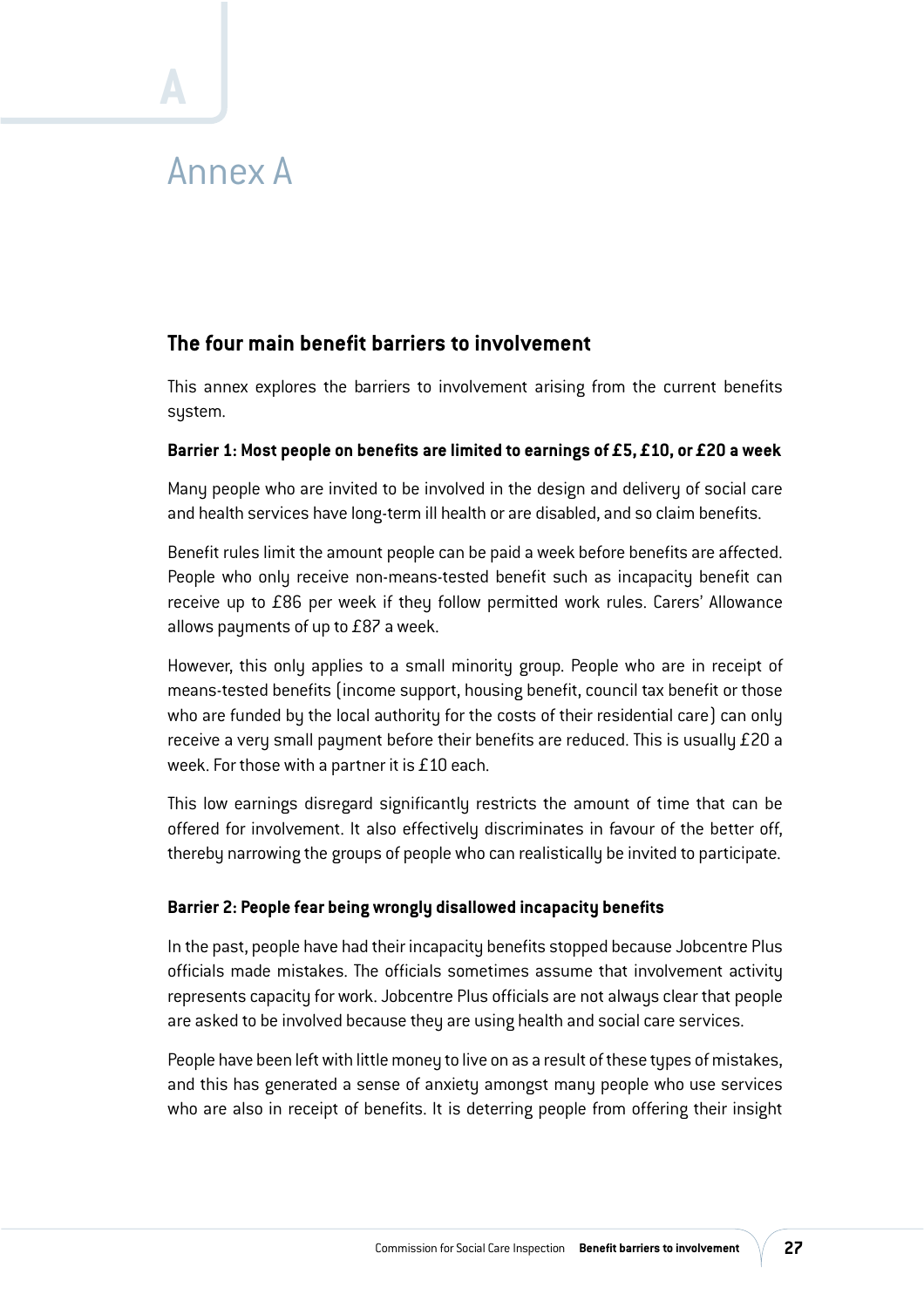and experience through involvement work, because they cannot afford for mistakes, or incorrect assumptions, to be made. People are worried that involvement work might lead to their benefits being stopped.

#### **Barrier 3: Reimbursed expenses are treated as earnings**

Public authorities believe that people who help them through involvement should not be out of pocket as a result. A number of people who use social care and health services would be unable to participate in involvement work unless they were offered reimbursement for certain expenses.

However, the benefit rules in the current system can treat the money as earnings. This is when people are reimbursed for:

- **•** travel to involvement
- **•** a replacement carer so that a carer can be involved
- **•** a personal assistant or support worker who supports a person using services to participate in involvement.

When the amount reimbursed is more than £5, £10, or £20 a week of earnings allowed, Jobcentre Plus must reduce the person's benefits the following week.

This means that people can end up financially worse off for getting involved.

#### **Barrier 4: Notional earnings**

Even when people are not paid for involvement, Jobcentre Plus can deduct money that they have not received from their benefits, as if they were denying themselves an income.

When benefit rules about earnings and travel expenses prevent payment for involvement and people offer to help for free, as a volunteer, the amount they did not receive, but might have, can be deducted from their benefits. This is because there are no clear rules about how Jobcentre Plus should treat such expenses.

Therefore people are prevented from getting involved because they can be left financially worse off through the notional earnings rule.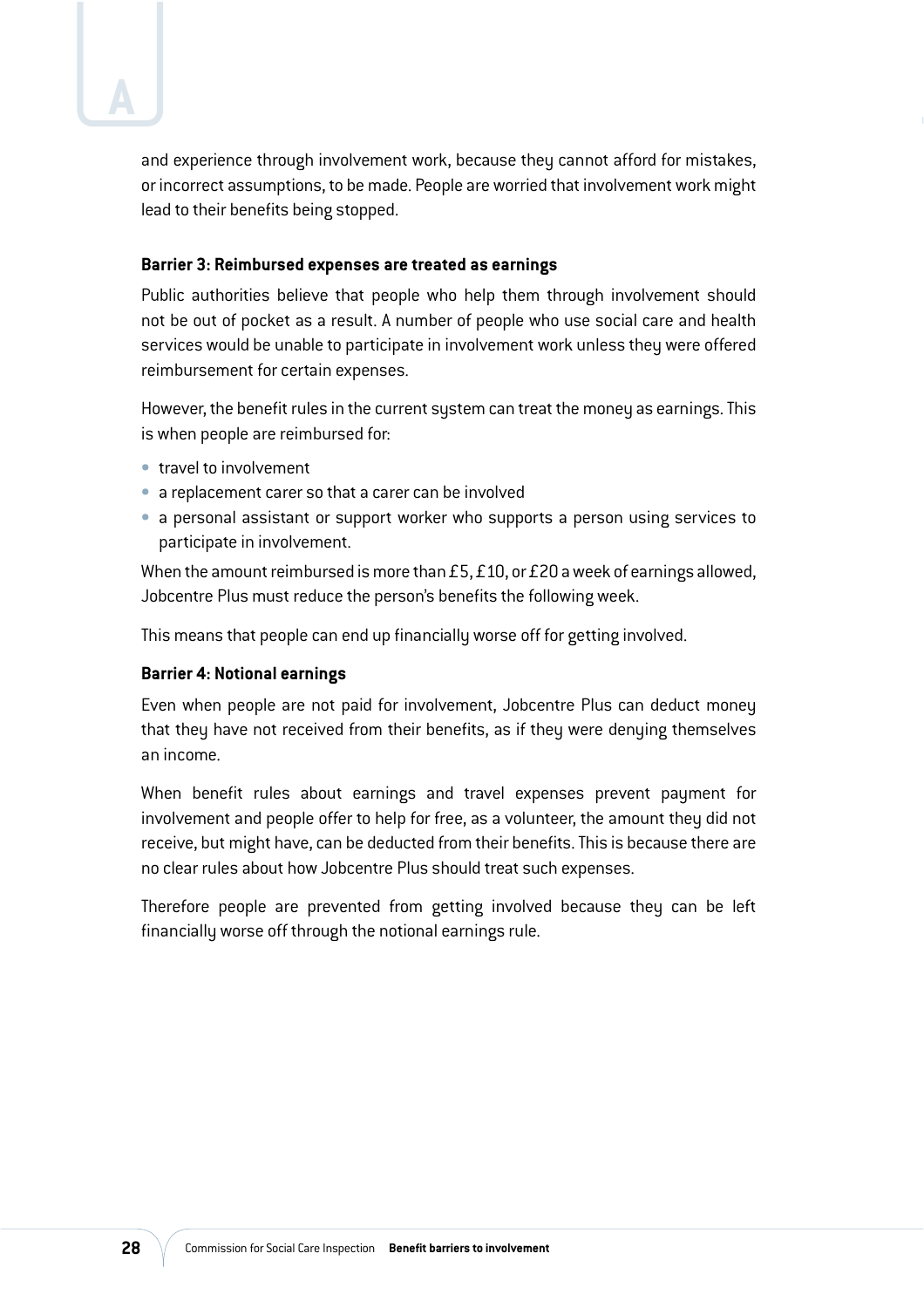## Annex B

**B**

## **List of useful resources**

- **UÊ** Guidance on 'involvement' or 'public participation' (Series no. 08-07) (Jobcentre Plus 2007)
- **Reward and recognition: the principles and practice of service user payment and** reimbursement in health and social care (Department of Health, 2006)
- **Turner, M. and Beresford, P. Contributing on equal terms: service user involvement** and the benefit system (SCIE, 2005)
- **•** The payments and reimbursement policy for valuing involvement: benefit conditions and systems relating to paid and voluntary service user and carer involvement activity (CSIP/NIMHE, 2007) can be found at www.nimhe.csip.org.uk
- **UÊ Milton Keynes Citizens' Advice Bureau Involvement Helpline**

Milton Keynes Citizens' Advice Bureau offers a specialist benefit and tax credit advice service called the Involvement Helpline. It provides confidential, personalised and professional advice to service users who are considering paid or voluntary involvement with social care and health elsewhere.

This service is available only to organisations on a subscription basis.

If your organisation involves people who use social care and health services and would like to subscribe to this service please contact:

Yvonne Benjamin Social Care Institute for Excellence Goldings House 2 Hays Lane London SE1 2HB yvonne.benjamin@scie.org.uk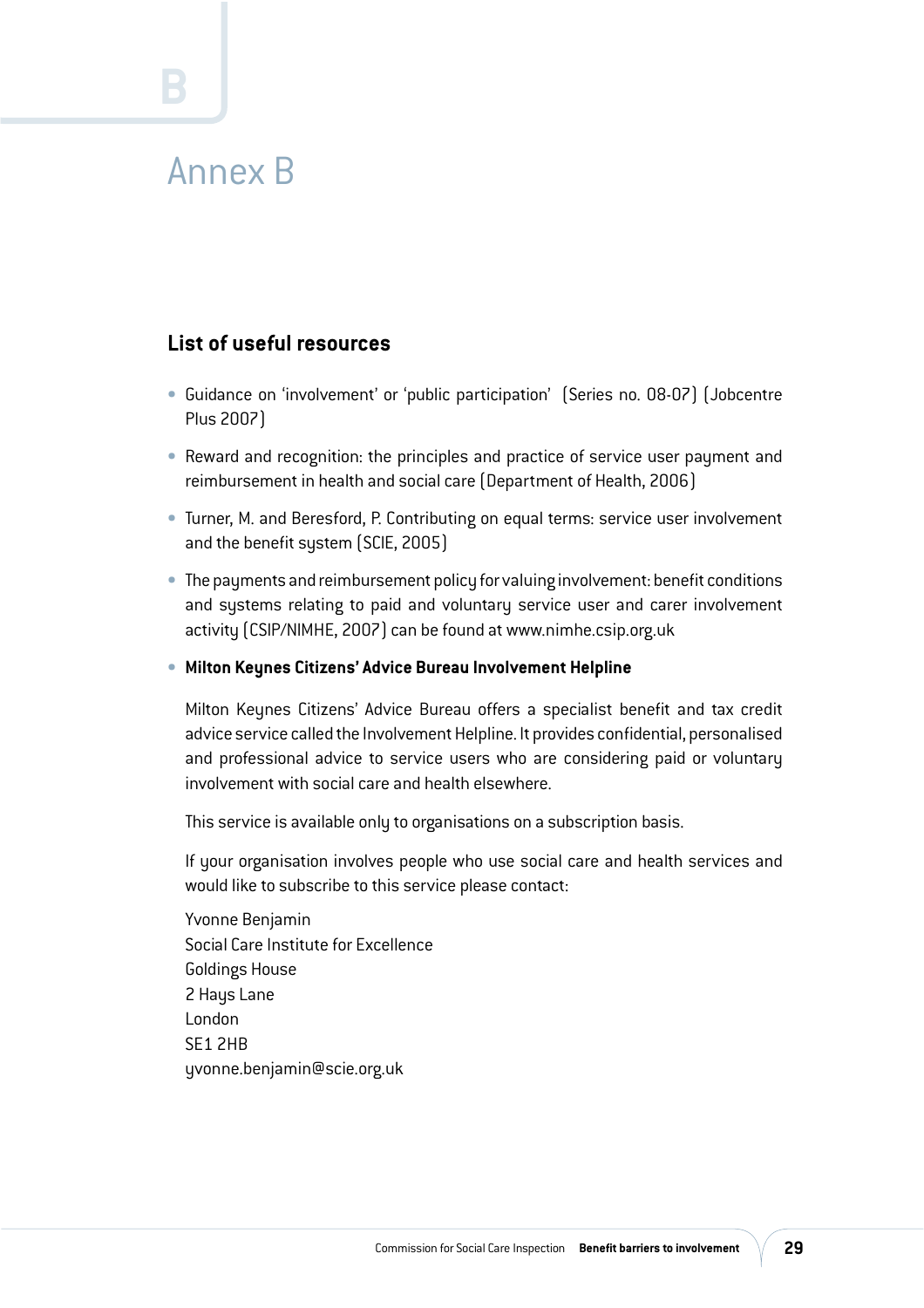## **Acknowledgements**

Five organisations supported the seminar Benefit Barriers to Involvement: Finding Solutions, from which this report arises. Thanks are extended to those organisations for their support in sponsoring and helping to organise the event, and for contributing to the production of this report. The five organisations are:

**The Commission for Social Care Inspection The General Social Care Council Shaping Our Lives Skills for Care The Social Care Institute for Excellence**